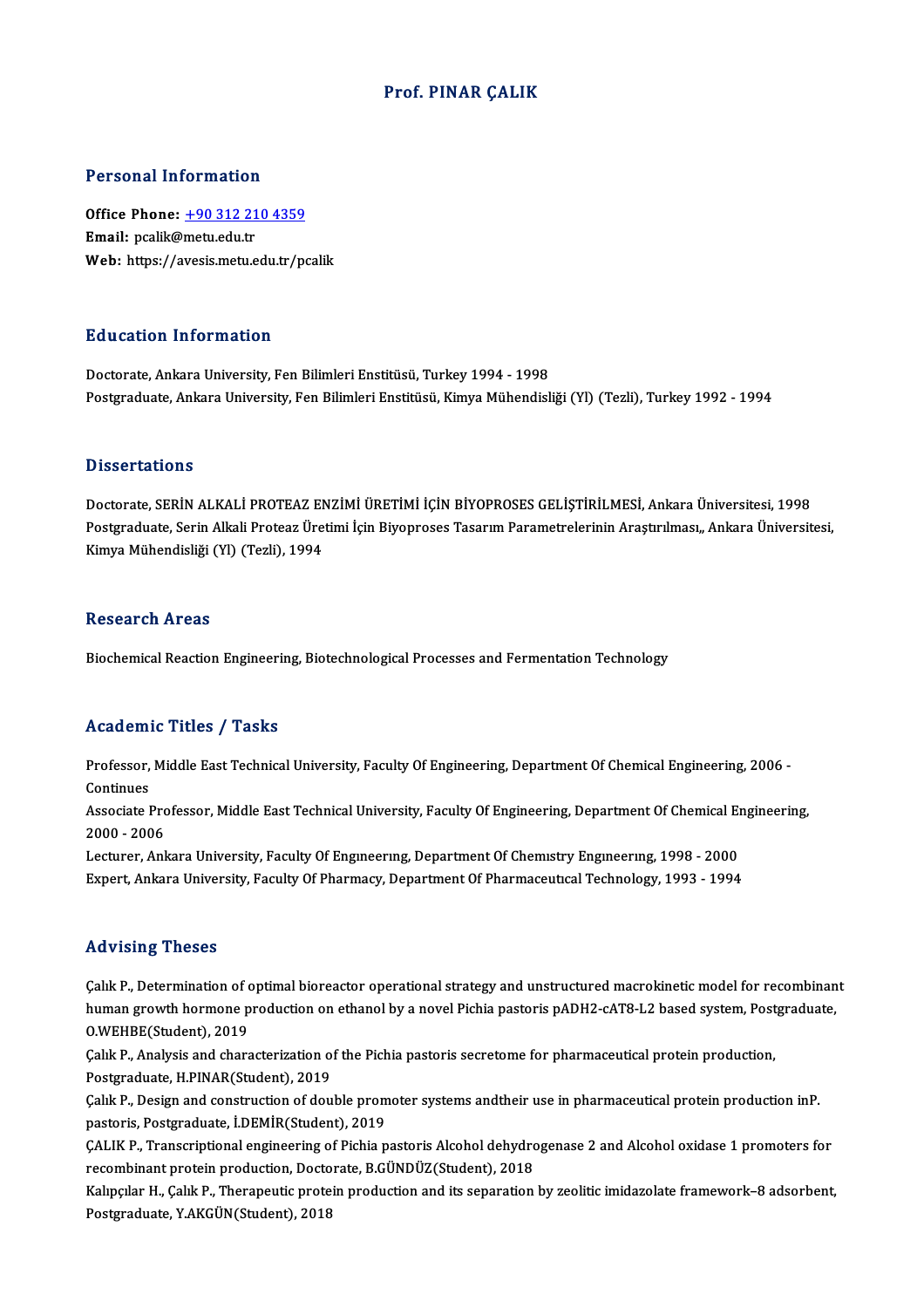CALIK P., Metabolic engineering with a novel promoter in Pichia pastoris for recombinant human growth hormone<br>nreduction: Effects of ouvren transfer conditions. Besteraduste, Ö.KAI ENDER(Student), 2019 CALIK P., Metabolic engineering with a novel promoter in Pichia pastoris for recombinant hum<br>production: Effects of oxygen transfer conditions, Postgraduate, Ö.KALENDER(Student), 2018<br>CALIK P. Besembinant human grouth berm CALIK P., Metabolic engineering with a novel promoter in Pichia pastoris for recombinant human growth hormone<br>production: Effects of oxygen transfer conditions, Postgraduate, Ö.KALENDER(Student), 2018<br>CALIK P., Recombinant

production: Effects of oxygen transfer conditions, Postgraduate, Ö.KALENDER(Student), 2018<br>ÇALIK P., Recombinant human growth hormone production under double promoters by Pichia pastoris, Postgraduate,<br>D.YALÇINKAYA(Student CALIK P., Recombinant human growth hormone production under double promoters by Pichia pastoris, Post<sub>i</sub><br>D.YALCINKAYA(Student), 2017<br>CALIK P., CULFAZ EMECEN P. Z. , Separation and purification of recombinant proteins by us

D.YALÇINKAYA(Student), 2017<br>ÇALIK P., ÇULFAZ EMECEN P. Z. , Separation and puri<br>membranes, Postgraduate, B.AKCAN(Student), 2017<br>CULEAZ EMECEN B. Z., CALIK B. Soparation and puri CALIK P., CULFAZ EMECEN P. Z. , Separation and purification of recombinant proteins by using ultrafiltration<br>membranes, Postgraduate, B.AKCAN(Student), 2017<br>CULFAZ EMECEN P. Z. , CALIK P., Separation and purification of re

membranes, Postgraduate, B.AKCAN(St<br>ÇULFAZ EMECEN P. Z. , ÇALIK P., Separ<br>Postgraduate, B.Akcan(Student), 2017<br>CALIK B. Effect of signal sequences and CULFAZ EMECEN P. Z. , CALIK P., Separation and purification of recombinant proteins by using ultrafiltration memrane<br>Postgraduate, B.Akcan(Student), 2017<br>CALIK P., Effect of signal sequences and promoters in recombinant ex

Postgraduate, B.Akcan(Student), 2017<br>ÇALIK P., Effect of signal sequences and<br>Doctorate, A.MASSAHI(Student), 2017<br>CALIK B. Cranulagyte, celany stimulativ CALIK P., Effect of signal sequences and promoters in recombinant extracellular protein production by Pichia past<br>Doctorate, A.MASSAHI(Student), 2017<br>CALIK P., Granulocyte-colony stimulating factor analog production by rec

Doctorate, A.MASSAHI(Student), 2017<br>ÇALIK P., Granulocyte-colony stimulating factor analog production by recombinant Escherichia coli, Postgraduate,<br>O.ERSOY(Student), 2017 ÇALIK P., Granulocyte-colony stimulating factor analog production by recombinant Escherichia coli, Postgraduate,<br>O.ERSOY(Student), 2017<br>ÇALIK P., Transcriptional engineering of GAP promoter for improved recombinant protein

Doctorate,Ö.ATA(Student),2017 CALIK P., Transcriptional engineering of GAP promoter for improved recombinant protein production by Pichia pastori<br>Doctorate, Ö.ATA(Student), 2017<br>CALIK P., Defined and complex medium based feeding strategy development fo

poctorate, Ö.ATA(Student), 2017<br>ÇALIK P., Defined and complex medium based feeding strategy development for recomb<br>production by P. pastoris under gap promoter, Postgraduate, B.HOXHA(Student), 2016<br>CALIK P. Enhanged recomb CALIK P., Defined and complex medium based feeding strategy development for recombinant human growth hormo<br>production by P. pastoris under gap promoter, Postgraduate, B.HOXHA(Student), 2016<br>CALIK P., Enhanced recombinant h

production by P. pastoris under gap promoter, Postgraduate, B.HOXHA(Student), 2016<br>ÇALIK P., Enhanced recombinant human growth hormone production by synchronous populations<br>strains of Pichia pastoris under GAP promoter, Po CALIK P., Enhanced recombinant human growth hormone production by synchronous populations of two different<br>strains of Pichia pastoris under GAP promoter, Postgraduate, D.HÜCCETOĞULLARI(Student), 2016<br>CALIK P., The effect o

strains of Pichia pastoris under GAP promoter, Postgraduate, D.HÜCCETOĞULLARI(Student), 2016<br>ÇALIK P., The effect of oxygen transfer conditions on recombinant glucose isomerase production by Pic<br>under glyceraldehyde-3-phos ÇALIK P., The effect of oxygen transfer conditions on recombinant glucose isomerase production by Pichia pastoris<br>under glyceraldehyde-3-phosphate dehydrogenase promoter, Postgraduate, H.GÜNEŞ(Student), 2015<br>CALIK P., Gluc

under glyceraldehyde-3-phosphate dehydrogenase promoter, Postgraduate, H.GÜNEŞ<br>CALIK P., Glucose-based feeding strategy development in recombinant human growth l<br>pastoris for semi-batch bioreactor operation, Postgraduate, CALIK P., Glucose-based feeding strategy development in recombinant human growth hormone production by Pi<br>pastoris for semi-batch bioreactor operation, Postgraduate, A.KESKİN(Student), 2014<br>CALIK P., Semi-defined medium ba

pastoris for semi-batch bioreactor operation, Postgraduate, A.KESKİN<br>ÇALIK P., Semi-defined medium based feeding strategy development forecombinant bacillus subtilis/, Postgraduate, S.Öztürk(Student), 2014<br>CALIK B. A sompa CALIK P., Semi-defined medium based feeding strategy development for human growth hormone production by<br>recombinant bacillus subtilis/, Postgraduate, S.Öztürk(Student), 2014<br>CALIK P., A comparative study for the production

recombinant bacillus subtilis/, Postgraduate, S.Öztürk(Student), 2014<br>CALIK P., A comparative study for the production of recombinant intracellular glucose isomerase by Escherichia col:<br>Pichia pastoris, Postgraduate, S.YAM CALIK P., A comparative study for the production of recombinant intracellular glucose isomerase by Escherichia coli<br>Pichia pastoris, Postgraduate, S.YAMAN(Student), 2014<br>CALIK P., Glucose-based feeding strategy development

pastoris for semi-batch bioreactor operation,Postgraduate,A.Keskin(Student),2014 CALIK P., Glucose-based feeding strategy development in recombinant human growth hormone production by ic<br>pastoris for semi-batch bioreactor operation, Postgraduate, A.Keskin(Student), 2014<br>CALIK P., Semi-defined medium ba

pastoris for semi-batch bioreactor operation, Postgraduate, A.Keskin(S<br>CALIK P., Semi-defined medium based feeding strategy development fo<br>recombinant Bacillus subtilis, Postgraduate, S.ÖZTÜRK(Student), 2014<br>CALIK P., Effe CALIK P., Semi-defined medium based feeding strategy development for human growth hormone production<br>recombinant Bacillus subtilis, Postgraduate, S.ÖZTÜRK(Student), 2014<br>CALIK P., Effects of CO-carbon sources in recombinan

recombinant Bacillus subtilis, Postgraduate, S.<br>CALIK P., Effects of CO-carbon sources in<br>Postgraduate, S.MELDA(Student), 2013<br>CALIK P., Effects of se. sarbon sources in CALIK P., Effects of CO-carbon sources in recombinant human erythropoietin production by pichia pastoris,<br>Postgraduate, Ş.MELDA(Student), 2013<br>CALIK P., Effects of co-carbon sources in recombinant human erythropoitein prod

Postgraduate, Ş.MELDA(Student), 2013<br>ÇALIK P., Effects of co-carbon sources<br>Postgraduate, Ş.Melda(Student), 2013<br>CALIK P. Human spauth harmana pro ÇALIK P., Effects of co-carbon sources in recombinant human erythropoitein production by pichia pastoris,<br>Postgraduate, Ş.Melda(Student), 2013<br>ÇALIK P., Human growth hormone production by metabolically engineered B. subtil

Postgraduate, Ş.Melda(Student), 2013<br>ÇALIK P., Human growth hormone productio<br>Postgraduate, B.GÖKBUDAK(Student), 2013<br>CALIK P. Investigation of thormostable reser CALIK P., Human growth hormone production by metabolically engineered B. subtilis: Feeding strategy development,<br>Postgraduate, B.GÖKBUDAK(Student), 2013<br>CALIK P., Investigation of thermostable recombinant glucose isomerase

Postgraduate, B.GÖKBUDAK(Student), 2<br>ÇALIK P., Investigation of thermostable r<br>Postgraduate, B.AKDAĞ(Student), 2013<br>CALIK P. Fooding stratogy davelapment CALIK P., Investigation of thermostable recombinant glucose isomerase production by sucrose utilizing Escherichi<br>Postgraduate, B.AKDAĞ(Student), 2013<br>CALIK P., Feeding strategy development for human growth hormone producti

Postgraduate, B.AKDAĞ(Student), 2012<br>CALIK P., Feeding strategy dentity<br>B.BOZKURT(Student), 2012<br>CALIK B. Comparison of bun CALIK P., Feeding strategy development for human growth hormone production by Pichia pastoris, Postgraduate,<br>B.BOZKURT(Student), 2012<br>CALIK P., Comparison of human growth hormone production performances of two different me

B.BOZKURT(Student), 2012<br>ÇALIK P., Comparison of human growth hormone pro<br>Pichia pastoris, Postgraduate, H.GÜL(Student), 2012<br>CALIK P. Metabalagical angineering of Bichia Bastori CALIK P., Comparison of human growth hormone production performances of two different metabolically engineere<br>Pichia pastoris, Postgraduate, H.GÜL(Student), 2012<br>CALIK P., Metabological engineering of Pichia Pastoris for e

Pichia pastoris, Postgraduate, H.GÜL(Student), 2012<br>ÇALIK P., Metabological engineering of Pichia Pastoris for extracellular thermostable glucose isomerase production,<br>Postgraduate, Ö.Ata(Student), 2012 ÇALIK P., Metabological engineering of Pichia Pastoris for extracellular thermostable glucose isomerase production,<br>Postgraduate, Ö.Ata(Student), 2012<br>ÇALIK P., Comparison of human growth hormone production performance of

Postgraduate, Ö.Ata(Student), 2012<br>ÇALIK P., Comparison of human growth hormone pr<br>Pichia pastoris, Postgraduate, H.Gül(Student), 2012<br>CALIK P. Physiologiaal and biochemical agreening of CALIK P., Comparison of human growth hormone production performance of two different metabolically enginee<br>Pichia pastoris, Postgraduate, H.Gül(Student), 2012<br>CALIK P., Physiological and biochemical screening of different

Pichia pastoris, Postgraduate, H.Gül(Student), 2012<br>ÇALIK P., Physiological and biochemical screening o<br>Postgraduate, F.Selin(Student), 2012 CALIK P., Physiological and biochemical screening of different Turkish lentil cultivars under salt stress conditions,<br>Postgraduate, F.Selin(Student), 2012<br>CALIK P., Metabolical engineering of Pichia pastoris for extracellu

CALIK P., Metabolical engineering of Pichia pastoris for extracellular thermostable glucose isomerase production,

ÇALIKP.,Recombinant transglutaminase productionbymetabolicaly engineeredPichia pastoris,Postgraduate,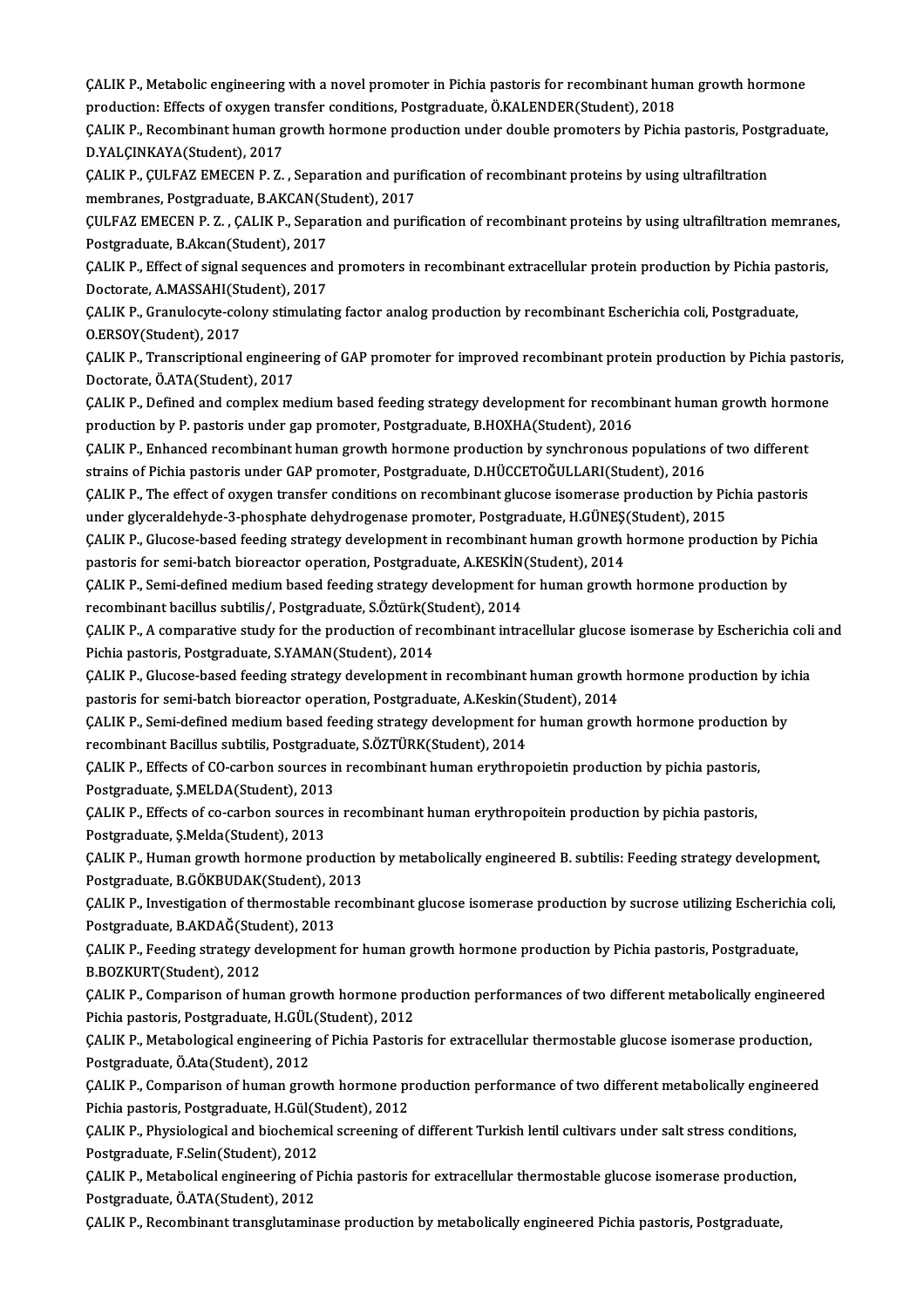**B.GÜNDÜZ(Student), 2012**<br>CALIK B. Eytrasellular rege

ÇALIK P., Extracellular recombinant human growth hormone production by pichia pastoris, Postgraduate,<br>E.Boy(Student), 2011 B.GÜNDÜZ(Student), 2<br>ÇALIK P., Extracellular<br>E.Boy(Student), 2011<br>CALIK P., Besembinari ÇALIK P., Extracellular recombinant human growth hormone production by pichia pastoris, Postgraduate,<br>E.Boy(Student), 2011<br>ÇALIK P., Recombinant Pyrococcus furiosus extracellular alpha-amylase expression in Pichia pastoris

E.Boy(Student), 2011<br>ÇALIK P., Recombinant<br>E.BOY(Student), 2011<br>CALIK P., Bionrocess d ÇALIK P., Recombinant Pyrococcus furiosus extracellular alpha-amylase expression in Pichia pastoris, Postgraduate,<br>E.BOY(Student), 2011<br>ÇALIK P., Bioprocess development for thermostable glucose isomerase production, Doctor

E.BOY(Student), 2011<br>CALIK P., Bioprocess d<br>2011 ÇALIK P., Bioprocess development for thermostable glucose isomerase production, Doctorate, V.ANGARDİ(Stud<br>2011<br>ÇALIK P., YILMAZ L., Enzyme enhanced ultrafiltration for the resolution of racemic mandelic acid, Postgraduate,

ÇALIK P., YILMAZ L., Enzyme enhanced ultrafiltration for the resolution of racemic mandelic acid, Postgraduate,<br>Ü.BADE(Student), 2011 CALIK P., YILMAZ L., Enzyme enhanced ultrafiltration for the resolution of racemic mandelic acid, Postgraduate,<br>Ü.BADE(Student), 2011<br>CALIK P., Exponential feeding strategy development for benzaldehyde lyase production by

Ü.BADE(Student), 2011<br>ÇALIK P., Exponential feeding strategy developme<br>coli", Postgraduate, H.TAŞPINAR(Student), 2010<br>CALIK P., Effect of pH on exythronoistin producti CALIK P., Exponential feeding strategy development for benzaldehyde lyase production by recombinant "Escherichia<br>coli", Postgraduate, H.TAŞPINAR(Student), 2010<br>CALIK P., Effect of pH on erythropoietin production by recombi

coli", Postgraduate, H.TAŞPINAR(Student), 2010<br>ÇALIK P., Effect of pH on erythropoietin production by recombinant Pichia pastoris in fed-batch operation, Postgraduate,<br>E.ŞÜKRAN(Student), 2010 ÇALIK P., Effect of pH on erythropoietin production by recombinant Pichia pastoris in fed-batch operation, Postgraduate<br>E.ŞÜKRAN(Student), 2010<br>ÇALIK P., Recombinant human growth hormone production by Pichia pastoris and d

E.ŞÜKRAN(Student), 2010<br>ÇALIK P., Recombinant human growth hormone production<br>peptide ligands, Postgraduate, B.İNANKUR(Student), 2010<br>CALIK P., Berulateny Cane Effects en Besembinant Human CALIK P., Recombinant human growth hormone production by Pichia pastoris and determination of its inter<br>peptide ligands, Postgraduate, B.İNANKUR(Student), 2010<br>CALIK P., Regulatory Gene Effects on Recombinant Human Growth

peptide ligands, Postgraduate, B.İNANKUR(Student), 2010<br>ÇALIK P., Regulatory Gene Effects on Recombinant Human Growth Hormone Production by Bacillus subtilis,<br>Postgraduate, M.ŞAHİN(Student), 2010

CALIK P., Effects of pH on human growth hormone production by Pichia pastoris considering the expression levels of regulatory genes, Postgraduate, E.BAYRAKTAR(Student), 2009 CALIK P., Effects of pH on human growth hormone production by Pichia pastoris considering the expression levels<br>regulatory genes, Postgraduate, E.BAYRAKTAR(Student), 2009<br>CALIK P., Effects of carbon sources and feeding str

regulatory genes, Postgraduate, E.BAYRAKTAR(Student), 2009<br>ÇALIK P., Effects of carbon sources and feeding strategies on hun<br>engineered Pichia pastoris, Postgraduate, E.AÇIK(Student), 2009<br>CALIK P. Novel bioconyersian reac

engineered Pichia pastoris, Postgraduate, E.AÇIK(Student), 2009<br>ÇALIK P., Novel bioconversion reactions for the syntheses of a-hydroxy ketones, Doctorate, P.AYHAN(Student), 2009 engineered Pichia pastoris, Postgraduate, E.AÇIK(Student), 2009<br>ÇALIK P., Novel bioconversion reactions for the syntheses of a-hydroxy ketones, Doctorate, P.AYHAN(Student), 20<br>ÇALIK P., Feeding strategy development for ben CALIK P., Novel bioconversion reactions f<br>CALIK P., Feeding strategy development f<br>Postgraduate, H.LEVENT(Student), 2008<br>CALIK P. Bionrosses development for the CALIK P., Feeding strategy development for benzaldehyde lyase production by recombinant Escherichia coli<br>Postgraduate, H.LEVENT(Student), 2008<br>CALIK P., Bioprocess development for therapeutical protein production, Doctorat

Postgraduate, H.LEVENT(Student), 2008<br>ÇALIK P., Bioprocess development for therapeutical protein production, Doctorate, E.ÇELİK(Student), 2008<br>ÇALIK P., Affinity chromatographic purification of recombinant human growth hor

O.BALCI(Student),2008

CALIK P., Investigation of bioprocess parameters for glucose isomerase production by Bacillus thermoantarcticus, Postgraduate, I.HAYKIR(Student),2007 CALIK P., Investigation of bioprocess parameters for glucose isomerase production by Bacillus thermoantarcticus,<br>Postgraduate, I.HAYKIR(Student), 2007<br>CALIK P., Influence of oxygen transfer on benzaldehyde lyase production

Postgraduate, I.HAYKIR(Student), 2007<br>ÇALIK P., Influence of oxygen transfer on benzald<br>pLySs, Postgraduate, V.ANGARDİ(Student), 2007<br>CALIK P. KOCARIVIK S. Resembinant thereneutie CALIK P., Influence of oxygen transfer on benzaldehyde lyase production by recombinant Escherichi<br>pLySs, Postgraduate, V.ANGARDİ(Student), 2007<br>CALIK P., KOCABIYIK S., Recombinant therapeutic protease production by Bacillu pLySs, Postgraduate, V.ANGA<br>ÇALIK P., KOCABIYIK S., Reco<br>N.KORKMAZ(Student), 2007<br>CALIK B., Eutrecellular recom

CALIK P., KOCABIYIK S., Recombinant therapeutic protease production by Bacillus sp., Postgraduate,<br>N.KORKMAZ(Student), 2007<br>CALIK P., Extracellular recombinant human growth hormone production by Pichia pastoris, Postgradua N.KORKMAZ(Student), 2007<br>ÇALIK P., Extracellular recombinant human growth hormone production by Pichia pastoris, Postgraduate,<br>M.ALİ(Student), 2007 ÇALIK P., Extracellular recombinant human growth hormone production by Pichia pastoris, Postgraduate,<br>M.ALİ(Student), 2007<br>ÇALIK P., Serin alkali proteaz sentezini kontrol eden aspartik asit grubu amino asitlerin proteaz ü

M.ALİ(Student), 2007<br>ÇALIK P., Serin alkali proteaz sentezini kontrol eden a<br>araştırılması, Postgraduate, B.TOSUN(Student), 2007<br>CALIK P. YU MAZ L., Chiral senarations by engyme en ÇALIK P., Serin alkali proteaz sentezini kontrol eden aspartik asit grubu amino asitlerin proteaz üretimine etki<br>araştırılması, Postgraduate, B.TOSUN(Student), 2007<br>ÇALIK P., YILMAZ L., Chiral separations by enzyme enhance

araştırılması, Postgraduate, B.TOSUN(Stu<br>ÇALIK P., YILMAZ L., Chiral separations b<br>Postgraduate, A.HANDE(Student), 2006<br>CALIK P. Claning and aynuassian of barı CALIK P., YILMAZ L., Chiral separations by enzyme enhanced ultrafiltration: Fractionation of racemic benzoin,<br>Postgraduate, A.HANDE(Student), 2006<br>CALIK P., Cloning and expression of benzaldehyde lyase gene from pseudomona

Postgraduate, A.HANDE(Student), 2006<br>ÇALIK P., Cloning and expression of benzaldehyd<br>Postgraduate, A.BÜYÜKSUNGUR(Student), 2006<br>CALIK P. Comparison of benzaldehyda lyase pro CALIK P., Cloning and expression of benzaldehyde lyase gene from pseudomonas fluorescens biovar i in Pichia pastoris,

Postgraduate, A.BÜYÜKSUNGUR(Student), 2006<br>ÇALIK P., Comparison of benzaldehyde lyase productio:<br>bacillus species, Postgraduate, H.KAYA(Student), 2006<br>CALIK P., Claning and aunressian of benzaldehydelyase ÇALIK P., Comparison of benzaldehyde lyase production capacity in recombinant Escherichia coli and recombinant<br>bacillus species, Postgraduate, H.KAYA(Student), 2006<br>ÇALIK P., Cloning and expression ofbenzaldehydelyase from bacillus species, Postgraduate, H.KAYA(Student), 2006

ÇALIK P., Cloning and expression ofbenzaldehydelyase from Pseudomonas fluorescens Biovar I in Pichia pastoris,<br>Postgraduate, A.Büyüksungur(Student), 2006<br>ÇALIK P., Effects of pH and feeding strategy on metabolite profiling

Postgraduate, A.Büyüksungur(Student)<br>ÇALIK P., Effects of pH and feeding stra<br>Postgraduate, N.İLERİ(Student), 2005<br>CALIK P., HLHDAČ V., Obtaining durabl ÇALIK P., Effects of pH and feeding strategy on metabolite profiling of beta-lactamase producing Bacillus licheniformis<br>Postgraduate, N.İLERİ(Student), 2005<br>ÇALIK P., ULUDAĞ Y., Obtaining durable enzyme powder via spray dr

Postgraduate, N.İLERİ(Student), 2005<br>ÇALIK P., ULUDAĞ Y., Obtaining durable enzyme powder via spray drying, Postgraduate, A.NAMALDI(Student), 2005<br>ÇALIK P., Aromatic amino acid synthesis performance of Bacillus acidocaldar CALIK<br>CALIK<br>2004<br>CALIK ÇALIK P., Aromatic amino acid synthesis performance of Bacillus acidocaldarius, Postgraduate, P.KOCABAŞ(Student),<br>2004<br>CALIK P., Bioprocess operation parameters for recombinant benzaldehyde lyase production, Postgraduate,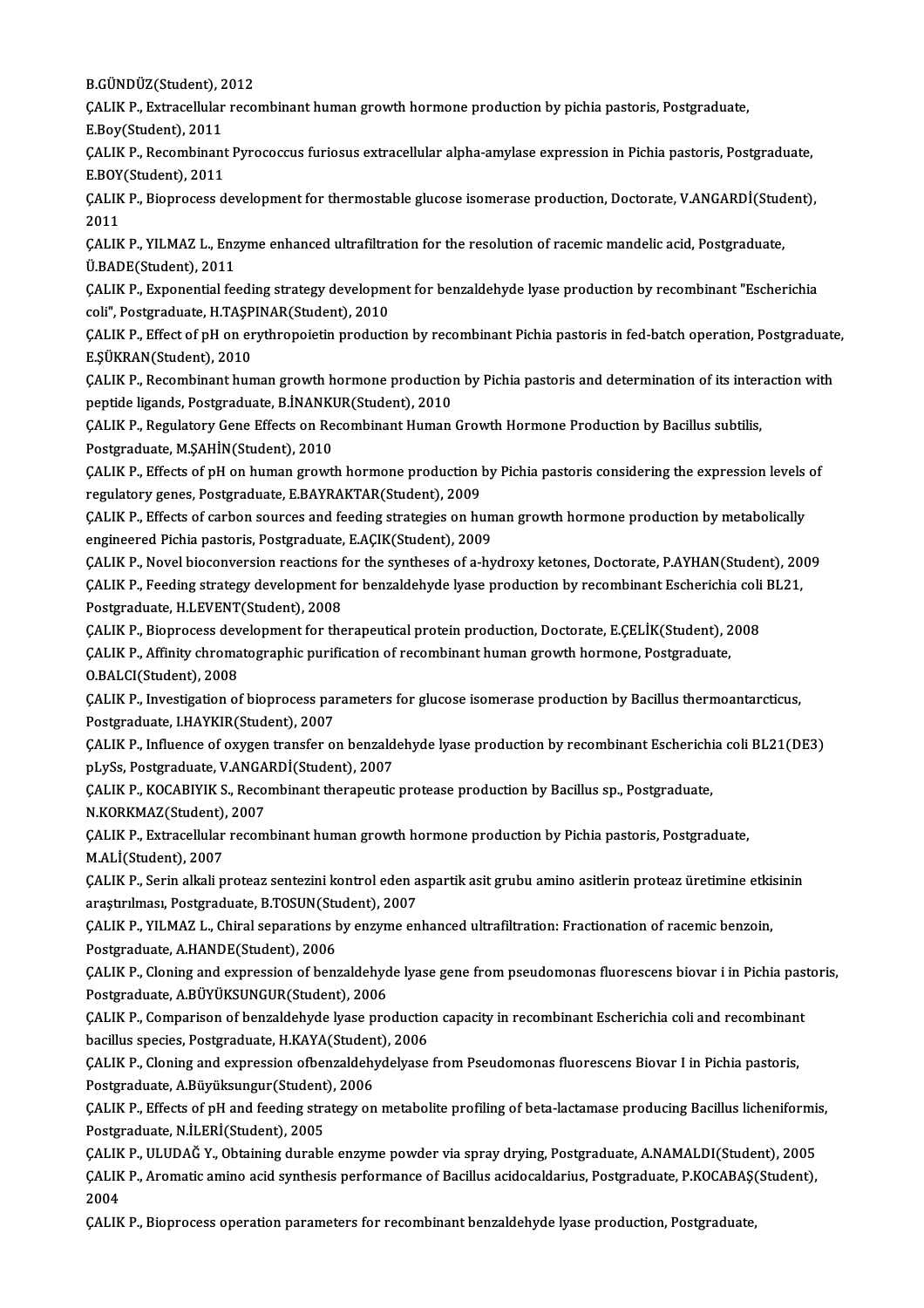P.YILGÖR(Student),2004

P.YILGÖR(Student), 2004<br>ÇALIK P., Determination of metabolic bottlenecks using reaction engineering principles in serine alkaline protease<br>nredustion by resembinant Basillus sp. Bestspaduate, İ.F.CE(Student), 2004 P.YILGÖR(Student), 2004<br>ÇALIK P., Determination of metabolic bottlenecks using reaction engineering<br>production by recombinant Bacillus sp., Postgraduate, İ.ECE(Student), 2004<br>CALIK P., Effecta of bioneactor eneration peram CALIK P., Determination of metabolic bottlenecks using reaction engineering principles in serine alkaline protease<br>production by recombinant Bacillus sp., Postgraduate, İ.ECE(Student), 2004<br>CALIK P., Effects of bioreactor

production by recombinant Bacillus sp., Postgraduate, İ.ECE(Student), 2004<br>ÇALIK P., Effects of bioreactor operation parameters on intracellular reaction<br>production by Bacillus species, Postgraduate, M.ARİFOĞLU(Student), 2 ÇALIK P., Effects of bioreactor operation parameters on intracellular reaction rate distribution in beta-lactama<br>production by Bacillus species, Postgraduate, M.ARİFOĞLU(Student), 2004<br>ÇALIK P., Bioprocess design parameter

production by Bacillus species, Postgraduate, M.ARİFOĞLU(Student), 2004<br>ÇALIK P., Bioprocess design parameters for beta-lactamase production by Bacillus species, Postgraduate,<br>E.Çelik(Student), 2003

CALIK P., Comparative analysis of product and by-product distributions in defined and complex media in serine alkaline protease production by recombinant Bacillus subtilis, Postgraduate, C.OKTAR(Student), 2003 CALIK P., Comparative analysis of product and by-product distributions in defined and complex media in serine alkaline<br>protease production by recombinant Bacillus subtilis, Postgraduate, C.OKTAR(Student), 2003<br>CALIK P., Co

protease production by recombinant Bacillus subtilis, Postgraduate, C.OKTAR(Student), 2003<br>CALIK P., Comparative analysis of product and by-product distributions in defined and comp<br>protease production by recombinant Basil CALIK P., Comparative analysis of product and by-product distributions in defined and complex media in<br>protease production by recombinant Basillus subtilis, Postgraduate, C.Oktar(Student), 2003<br>CALIK P., Bioprocess desing

protease production by recombinant Basillus subtilis, Postgraduate, C.Oktar(Student), 2003<br>CALIK P., Bioprocess desing parameters for beta-lactamase production by Bacillus species, Postgraduate,<br>E.ÇELİK(Student), 2003 ÇALIK P., Bioprocess desing parameters for beta-lactamase production by Bacillus species, Postgraduate,<br>E.ÇELİK(Student), 2003<br>ÇALIK P., Fed-batch strategy development for serine alkaline protease production, Postgraduate,

E.ÇELİ<br>ÇALIK<br>2003<br>CALIK CALIK P., Fed-batch strategy development for serine alkaline protease production, Postgraduate, A.SİNEM(Student),<br>2003<br>CALIK P., Investigation of bioreactor operation conditions for serine alkaline protease production by B

2003<br>ÇALIK P., Investigation of bioreactor opera<br>Postgraduate, E.ÖZDEMİR(Student), 2003<br>CALIK P., Bekembinent pretase ünetiminde ÇALIK P., Investigation of bioreactor operation conditions for serine alkaline protease production by Bacillus subtilis,<br>Postgraduate, E.ÖZDEMİR(Student), 2003<br>ÇALIK P., Rekombinant proteaz üretiminde biyoreaktör işletim p

Postgraduate, E.ÖZDEMİR(Student), 2003<br>ÇALIK P., Rekombinant proteaz üretiminde biyoreaktör işletim parametrelerinin hücreiçi tepkime hızlarına ve verime<br>etkisi, Postgraduate, E.BİLİR(Student), 2002 ÇALIK P., Rekombinant proteaz üretiminde biyoreaktör işletim parametrelerinin hücreiçi tepkime hızlarına ve verime<br>etkisi, Postgraduate, E.BİLİR(Student), 2002<br>ÇALIK P., Rekombinant bacillus türleri ile serin alkali protea

etkisi, Postgraduate, E.BİLİR(Student), 2002<br>ÇALIK P., Rekombinant bacillus türleri ile serin alkali prot<br>araştırılması, Postgraduate, N.PEHLİVAN(Student), 2001<br>CALIK P. Serin alkali proteaz seni SubC bacillus plasmidle ÇALIK P., Rekombinant bacillus türleri ile serin alkali proteaz üretimi için kompleks ortamda oksijen aktarımı etkilerinin<br>araştırılması, Postgraduate, N.PEHLİVAN(Student), 2001<br>ÇALIK P., Serin alkali proteaz geni SubC bac

araştırılması, Postgraduate, N.PEHLİVAN(Student), 2001<br>ÇALIK P., Serin alkali proteaz geni SubC bacillus plasmidlerine klonlanarak rekombinant biyokatalizör ile alkali proteaz<br>üretimi, Postgraduate, N.KALENDER(Student), 20

# ureum, Posigraduale, N.KALENDER(Student), 2000<br>Articles Published in Journals That Entered SCI, SSCI and AHCI Indexes

- rticles Published in Journals That Entered SCI, SSCI and AHCI Index<br>I. Hybrid-architectured promoter design to deregulate expression in yeast I. Hybrid-architectured promoter design to deregulate expression in yeast<br>Ergun B.G., CALIKP. Hybrid-architectured promoter design to deregulate expression in yeast<br>Ergun B. G. , ÇALIK P.<br>RECOMBINANT PROTEIN EXPRESSION: EUKARYOTIC HOSTS, vol.660, pp.105-125, 2021 (Journal Indexed in SCI)<br>Hybrid architectured promot Ergun B. G. , ÇALIK P.<br>RECOMBINANT PROTEIN EXPRESSION: EUKARYOTIC HOSTS, vol.660, pp.105-125<br>II. Hybrid-architectured promoter design to engineer expression in yeast<br>Frgun B. G. GALIV B.
- RECOMBINANT PROT<br><mark>Hybrid-architectur</mark><br>Ergun B. G. , ÇALIK P.<br>PECOMBINANT PROT Hybrid-architectured promoter design to engineer expression in yeast<br>Ergun B. G. , ÇALIK P.<br>RECOMBINANT PROTEIN EXPRESSION: EUKARYOTIC HOSTS, vol.660, pp.81-104, 2021 (Journal Indexed in SCI)<br>Ethanol fod batch bioneastan e Ergun B. G. , ÇALIK P.<br>RECOMBINANT PROTEIN EXPRESSION: EUKARYOTIC HOSTS, vol.660, pp.81-104, 2021 (Journal Indexed in SCI)<br>III. Ethanol fed-batch bioreactor operation to enhance therapeutic protein production in Pichia pas
- RECOMBINANT PROTEIN EXPRESSION: EUKARYOT<br>Ethanol fed-batch bioreactor operation to entitlectured ADH2 promoter<br>Webbe O. Yaman O. U. Calik D Wehbe O., Yaman O. U., Çalık P.

BIOCHEMICAL ENGINEERING JOURNAL, vol.164, 2020 (Journal Indexed in SCI)

IV. Hybrid-architectured double-promoter expression systems enhance and upregulate-deregulated BIOCHEMICAL ENGINEERING JOURNAL, vol.164, 2020 (Journal Inc<br>Hybrid-architectured double-promoter expression system:<br>gene expressions inPichia pastorisin methanol-free media<br>Domin L.CALIK P. Hybrid-architec<br>gene expressior<br>Demir I., ÇALIK P.<br>APPLIED MICROP gene expressions inPichia pastorisin methanol-free media<br>Demir I., ÇALIK P.<br>APPLIED MICROBIOLOGY AND BIOTECHNOLOGY, vol.104, no.19, pp.8381-8397, 2020 (Journal Indexed in SCI)<br>Transcriptional regulatory protains in contral Demir I., ÇALIK P.<br>APPLIED MICROBIOLOGY AND BIOTECHNOLOGY, vol.104, no.19, pp.8381-8397, 2020<br>V. Transcriptional regulatory proteins in central carbon metabolism ofPichia<br>nastarisandSassharemyses serevisies

- APPLIED MICROBIOLOGY AND BIOTECHNO<br>Transcriptional regulatory proteins in<br>pastorisandSaccharomyces cerevisiae<br>Kelender O. CALIK P Transcriptional regulatory proteins in central carbon metabolism ofPichia<br>pastorisandSaccharomyces cerevisiae<br>Kalender O., ÇALIK P. pastorisandSaccharomyces cerevisiae<br>Kalender O., ÇALIK P.<br>APPLIED MICROBIOLOGY AND BIOTECHNOLOGY, vol.104, no.17, pp.7273-7311, 2020 (Journal Indexed in SCI)<br>Engineered Deregulation of Eunressien in Yeast with Designed Hyb Kalender O., ÇALIK P.<br>APPLIED MICROBIOLOGY AND BIOTECHNOLOGY, vol.104, no.17, pp.7273-7311, 2020 (Journal Indexed in SCI)<br>VI. Engineered Deregulation of Expression in Yeast with Designed Hybrid-Promoter Architectures in<br>Co
- APPLIED MICROBIOLOGY AND BIOTECHNOLOGY, vol.104, no.17, pp.7273-7311<br>Engineered Deregulation of Expression in Yeast with Designed Hybric<br>Coordination with Discovered Master Regulator Transcription Factor<br>Fraun B.C., Demin Engineered Deregulation of Expression in Yeast with Designed Hybrid-Promoter Architectures in<br>Coordination with Discovered Master Regulator Transcription Factor<br>Ergun B. G. , Demir I., Ozdamar T. H. , Gasser B., Mattanovic Coordination with Discovered Master Regulator Transc<br>Ergun B. G. , Demir I., Ozdamar T. H. , Gasser B., Mattanovich D.,<br>ADVANCED BIOSYSTEMS, vol.4, 2020 (Journal Indexed in SCI)<br>Engineering of alsohol dehydrogenese 2 byhri
- VII. Engineering of alcohol dehydrogenase 2 hybrid-promoter architectures in Pichia pastoris to enhance recombinant protein expression on ethanol ADVANCED BIOSYSTEMS, vol.4, 2020 (Journal Indexed in S<br>Engineering of alcohol dehydrogenase 2 hybrid-pro<br>enhance recombinant protein expression on ethanol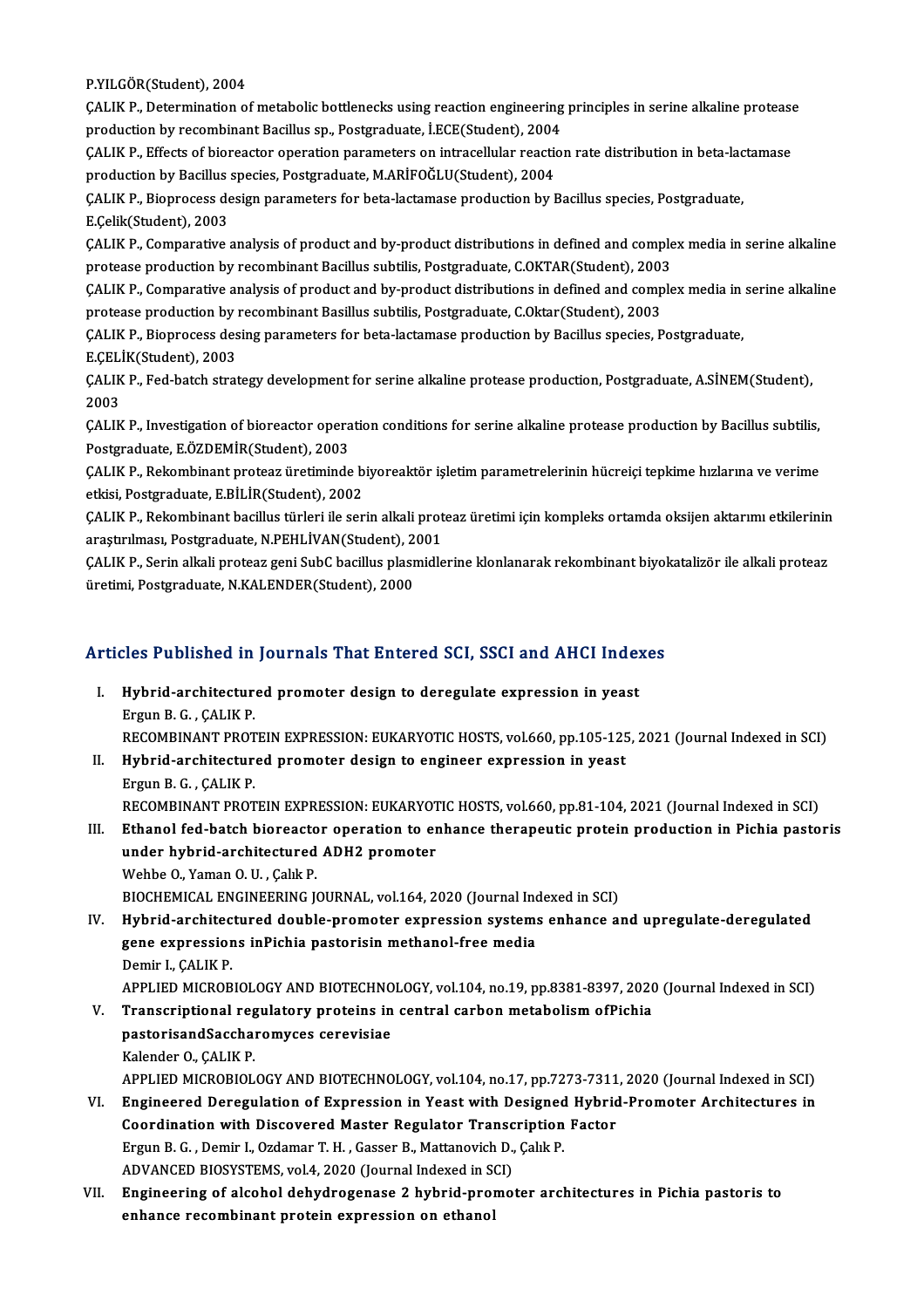Ergun B. G., Gasser B., Mattanovich D., Calik P.

Ergun B. G. , Gasser B., Mattanovich D., Calik P.<br>BIOTECHNOLOGY AND BIOENGINEERING, vol.116, no.10, pp.2674-2686, 2019 (Journal Indexed in SCI)<br>A single Cel4, like transcription fector activates the Crabtree effect in Koma

- Ergun B. G., Gasser B., Mattanovich D., Calik P.<br>BIOTECHNOLOGY AND BIOENGINEERING, vol.116, no.10, pp.2674-2686, 2019 (Journal Indexed in SCI)<br>VIII. A single Gal4-like transcription factor activates the Crabtree effect in BIOTECHNOLOGY AND BIOENGINEERING, vol.116, no.10, pp.2674-2686, 2019 (Journal Indexed in SC<br>A single Gal4-like transcription factor activates the Crabtree effect in Komagataella phaff<br>Ata O., Rebnegger C., Tatto N. E. , Va VIII. A single Gal4-like transcription factor activates the Crabtree effect in Komagataella phaffii<br>Ata O., Rebnegger C., Tatto N. E., Valli M., Mairinger T., Hann S., Steiger M. G., CALIK P., Mattanovich D.
	- IX. Hybrid fed-batch bioreactor operation design: control of substrate uptake enhances recombinant NATURE COMMUNICATIONS, vol.9, 2018 (Journal Indexed in SCI)<br>Hybrid fed-batch bioreactor operation design: control of<br>protein production in high-cell-density fermentations<br>CALIK P., Hoxha B., CALIK GARCIA G., Ozdamar T. H. protein production in high-cell-density fermentations protein production in high-cell-density fermentations<br>ÇALIK P., Hoxha B., ÇALIK GARCİA G., Ozdamar T. H.<br>JOURNAL OF CHEMICAL TECHNOLOGY AND BIOTECHNOLOGY, vol.93, no.11, pp.3326-3335, 2018 (Journal<br>Indexed in SCD. CALIK P., Hoxha<br>JOURNAL OF CH<br>Indexed in SCI)<br>Naturally occu JOURNAL OF CHEMICAL TECHNOLOGY AND BIOTECHNOLOGY, vol.93, no.11, pp.3326-3335, 2018 (Journal<br>Indexed in SCI)<br>X. Naturally occurring novel promoters around pyruvate branch-point for recombinant protein<br>nraduation in Bishio
	- Indexed in SCI)<br>Naturally occurring novel promoters around pyruvate branch-point for recombinant protein<br>production in Pichia pastoris (Komagataella phaffii): Pyruvate decarboxylase- and pyruvate kinase-<br>promotors Naturally o<br>production<br>promoters<br>Massabi A. G production in Pichia pastoris (Komagataella phaffii): Pyruvate decarboxylase- and pyruvate kinase-<br>promoters<br>Massahi A., ÇALIK P. promoters<br>Massahi A., ÇALIK P.<br>BIOCHEMICAL ENGINEERING JOURNAL, vol.138, pp.111-120, 2018 (Journal Indexed in SCI)<br>Naturally oscurring novel promoters for resembinant pretain production around
		-

- Massahi A., ÇALIK P.<br>BIOCHEMICAL ENGINEERING JOURNAL, vol.138, pp.111-120, 2018 (Journal Indexed in SCI)<br>XI. Naturally occurring novel promoters for recombinant protein production around pyruvate branch-<br>noint in Bishi **BIOCHEMICAL ENGINEERI<br>Naturally occurring nov<br>point in Pichia pastoris<br>CALIV P. Messabi A Naturally occurrin<br>point in Pichia pas<br>CALIK P., Massahi A.<br>NEW PIOTECUNOLO** point in Pichia pastoris<br>CALIK P., Massahi A.<br>NEW BIOTECHNOLOGY, vol.44, 2018 (Journal Indexed in SCI)
	-
	-
- CALIK P., Massahi A.<br>NEW BIOTECHNOLOGY, vol.44, 2018 (Journal Indexed in SCI)<br>XII. Analyses of extracellular protein production in Bacillus subtilis II: Responses of reaction network<br>to extrace transfor at transcript NEW BIOTECHNOLOGY, vol.44, 2018 (Journal In<br>Analyses of extracellular protein production<br>to oxygen transfer at transcriptional level<br>KOCABAS B. CALIK CABCIA C. CALIK B. Ordams Analyses of extracellular protein production in I<br>to oxygen transfer at transcriptional level<br>KOCABAŞ P., ÇALIK GARCİA G., ÇALIK P., Ozdamar T. H.<br>PIOCHEMICAL ENCINEEPINC JOUPNAL .vol 127. pp. 24. to oxygen transfer at transcriptional level<br>KOCABAŞ P., ÇALIK GARCİA G., ÇALIK P., Ozdamar T. H.<br>BIOCHEMICAL ENGINEERING JOURNAL, vol.127, pp.242-261, 2017 (Journal Indexed in SCI)<br>Analyses of aytrasellular protein product KOCABAŞ P., ÇALIK GARCİA G., ÇALIK P., Ozdamar T. H.<br>BIOCHEMICAL ENGINEERING JOURNAL, vol.127, pp.242-261, 2017 (Journal Indexed in SCI)<br>XIII. Analyses of extracellular protein production in Bacillus subtilis - I: Genome-s
- BIOCHEMICAL ENGINEERING JOURNAL, vol.127, pp.242-261, 2017 (Journal protein production in Bacillus subtil<br>reconstruction based on updated gene-enzyme-reaction data<br>reconstruction based on updated gene-enzyme-reaction data KOCABAŞP.,ÇALIKP.,ÇALIKGARCİAG.,OzdamarT.H. BIOCHEMICAL ENGINEERING JOURNAL, vol.127, pp.229-241, 2017 (Journal Indexed in SCI)
- XIV. Beetmolasses-based feeding strategy enhances recombinant thermostable glucose isomerase BIOCHEMICAL ENGINEERING JOURNAL, vol.127, p<br>Beet molasses-based feeding strategy enhal<br>production by Escherichia coli BL21 (DE3)<br><sup>Vaman S.</sup> SALIK B **Beet molasses-band**<br>**production by Es<br>Yaman S., ÇALIK P.<br>PLOTECUNOL OCY 4** Yaman S., ÇALIK P.<br>BIOTECHNOLOGY AND APPLIED BIOCHEMISTRY, vol.64, no.6, pp.944-954, 2017 (Journal Indexed in SCI) Yaman S., ÇALIK P.<br>BIOTECHNOLOGY AND APPLIED BIOCHEMISTRY, vol.64, no.6, pp.944-954, 2017 (Journal Indexed in<br>XV. Double promoter expression systems for recombinant protein production by industrial<br>microorganisms
- BIOTECHNOLOGY<br>Double promote<br>microorganisms<br>Orturk S. Ergun B. Double promoter expressio<br>microorganisms<br>Ozturk S., Ergun B. G. , ÇALIK P.<br>APPLIED MICROBIOLOCY AND
	-

microorganisms<br>Ozturk S., Ergun B. G. , ÇALIK P.<br>APPLIED MICROBIOLOGY AND BIOTECHNOLOGY, vol.101, no.20, pp.7459-7475, 2017 (Journal Indexed in SCI)<br>Transsriptional angineering of the glyceraldebyde 3 pheephate debydregene

Ozturk S., Ergun B. G. , ÇALIK P.<br>APPLIED MICROBIOLOGY AND BIOTECHNOLOGY, vol.101, no.20, pp.7459-7475, 2017 (Journal Indexed in APPLIED MICROBIOLOGY AND BIOTECHNOLOGY, vol.101, no.20, pp.7459-7475, 2017 (Journal Indexed i APPLIED MICROBIOLOGY AND BIOTECHNOLOGY, vol.101, no.20, pp.74<br>Transcriptional engineering of the glyceraldehyde-3-phospha<br>improved heterologous protein production in Pichia pastoris<br>Ata O. Prielbefer B. Casser B. Mattanevi XVI. Transcriptional engineering of the glyceraldehyde-3-phosphate dehydrogenase promoter for<br>improved heterologous protein production in Pichia pastoris<br>Ata O., Prielhofer R., Gasser B., Mattanovich D., ÇALIK P. improved heterologous protein production in Pichia pastoris<br>Ata 0., Prielhofer R., Gasser B., Mattanovich D., ÇALIK P.<br>BIOTECHNOLOGY AND BIOENGINEERING, vol.114, no.10, pp.2319-2327, 2017 (Journal Indexed in SCI)<br>Endogenou

- Ata 0., Prielhofer R., Gasser B., Mattanovich D., ÇALIK P.<br>BIOTECHNOLOGY AND BIOENGINEERING, vol.114, no.10, pp.2319-2327, 2017 (Journal Indexed in SCI)<br>XVII. Endogenous signal peptides in recombinant protein production by BIOTECHNOLOGY AND BIOE<br>Endogenous signal peption<br>analysis to fermentation<br>Massabi A. CALIK B Endogenous signa<br>analysis to fermen<br>Massahi A., ÇALIK P.<br>JOUPNAL OF THEOP analysis to fermentation<br>Massahi A., ÇALIK P.<br>JOURNAL OF THEORETICAL BIOLOGY, vol.408, pp.22-33, 2016 (Journal Indexed in SCI)<br>Peremetris continuous food streem design to fine tune fod batch bioreaster :
	-

- Massahi A., ÇALIK P.<br>JOURNAL OF THEORETICAL BIOLOGY, vol.408, pp.22-33, 2016 (Journal Indexed in SCI)<br>XVIII. Parametric continuous feed stream design to fine-tune fed-batch bioreactor performance:<br>Recombinant buman grouth JOURNAL OF THEORETICAL BIOLOGY, vol.408, pp.22-33, 2016 (Journal Index<br>Parametric continuous feed stream design to fine-tune fed-batch bio<br>recombinant human growth hormone production in Bacillus subtilis<br>CALIK CARCIA C. KO XVIII. Parametric continuous feed stream design to fine-tune fed-batch bioreactor performance:<br>recombinant human growth hormone production in Bacillus subtilis<br>CALIK GARCIA G., KOCABAŞ P., Afsar H., ÇALIK P., Ozdamar T. H. recombinant human growth hormone production in Bacillus subtilis<br>ÇALIK GARCİA G., KOCABAŞ P., Afsar H., ÇALIK P., Ozdamar T. H.<br>JOURNAL OF CHEMICAL TECHNOLOGY AND BIOTECHNOLOGY, vol.91, no.11, pp.2740-2750, 2016 (Journal<br>I CALIK GARCIA<br>JOURNAL OF CH<br>Indexed in SCI)<br>Ouwaan transf JOURNAL OF CHEMICAL TECHNOLOGY AND BIOTECHNOLOGY, vol.91, no.11, pp.2740-2750, 2016 (Journal<br>Indexed in SCI)<br>XIX. Oxygen transfer as a tool for fine-tuning recombinant protein production by Pichia pastoris under<br>cluseralde
	- Indexed in SCI)<br>Oxygen transfer as a tool for fine-tuning recombinant protein production by Pichia pastoris under<br>glyceraldehyde-3-phosphate dehydrogenase promoter Gunes H., ÇALIK P.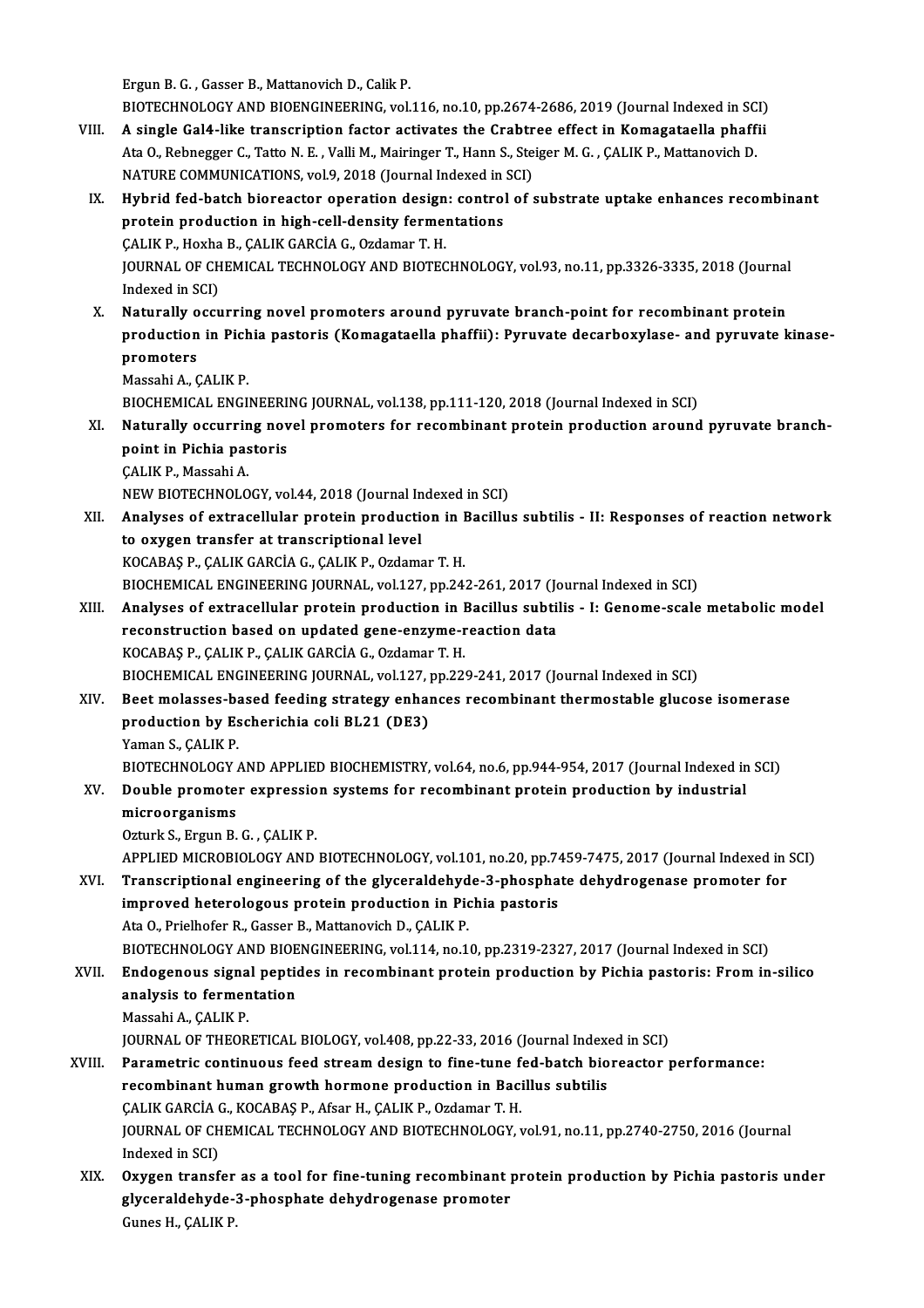BIOPROCESS AND BIOSYSTEMS ENGINEERING, vol.39, no.7, pp.1061-1072, 2016 (Journal Indexed in SCI)<br>Eed, Bateb Biomologule Broduction by Bosillys subtilie: A State of the Art Boyiew.

BIOPROCESS AND BIOSYSTEMS ENGINEERING, vol.39, no.7, pp.1061-1072, 2016 (Journal Incores<br>XX. Fed-Batch Biomolecule Production by Bacillus subtilis: A State of the Art Review BIOPROCESS AND BIOSYSTEMS E<br>Fed-Batch Biomolecule Produ<br>Ozturk S., ÇALIK P., Ozdamar T. H.<br>TRENDS IN BIOTECHNOLOCY xol XX. Fed-Batch Biomolecule Production by Bacillus subtilis: A State of the Art Review<br>Ozturk S., ÇALIK P., Ozdamar T. H.<br>TRENDS IN BIOTECHNOLOGY, vol.34, no.4, pp.329-345, 2016 (Journal Indexed in SCI) XXI. Methanol feeding strategy design enhances recombinant human growth hormone production by Pichia pastoris Methanol feeding strategy design enhances recombin<br>Pichia pastoris<br>Gunes H., BOY E., Ata O., Zerze G. H. , ÇALIK P., Ozdamar T. H.<br>JOUPNAL OF CHEMICAL TECHNOLOCY AND PIOTECHNOLOC JOURNAL OF CHEMICAL TECHNOLOGY AND BIOTECHNOLOGY, vol.91, no.3, pp.664-671, 2016 (Journal Indexed in<br>SCI) Gune<br>JOUR<br>SCI)<br>Lign JOURNAL OF CHEMICAL TECHNOLOGY AND BIOTECHNOLOGY, vol.91, no.3, pp.664-671, 2016 (Journal Index<br>SCI)<br>XXII. Lignocellulose degrading extremozymes produced by Pichia pastoris: current status and future<br>nrospests SCI)<br>Lignocellu<br>prospects<br>Fraun B. C Lignocellulose degi<br>prospects<br>Ergun B. G. , ÇALIK P.<br>PIOPPOCESS AND PIC prospects<br>Ergun B. G. , ÇALIK P.<br>BIOPROCESS AND BIOSYSTEMS ENGINEERING, vol.39, no.1, pp.1-36, 2016 (Journal Indexed in SCI) Ergun B. G. , ÇALIK P.<br>BIOPROCESS AND BIOSYSTEMS ENGINEERING, vol.39, no.1, pp.1-36, 2016 (Journal Indexed in SCI)<br>XXIII. Feeding strategy design for recombinant human growth hormone production by Bacillus subtilis<br>Sobin B BIOPROCESS AND BIOSYSTEMS ENGINEER<br>Feeding strategy design for recombin<br>Sahin B., Ozturk S., ÇALIK P., Ozdamar T. H.<br>PIOPROCESS AND PIOSYSTEMS ENGINEER Feeding strategy design for recombinant human growth hormone production by Bacillus subti<br>Sahin B., Ozturk S., ÇALIK P., Ozdamar T. H.<br>BIOPROCESS AND BIOSYSTEMS ENGINEERING, vol.38, no.10, pp.1855-1865, 2015 (Journal Index Sahin B., Ozturk S., ÇALIK P., Ozdamar T. H.<br>BIOPROCESS AND BIOSYSTEMS ENGINEERING, vol.38, no.10, pp.1855-1865, 2015 (Journal Indexed in SCI)<br>XXIV. Recombinant protein production by sucrose-utilizing Escherichia coli W BIOPROCESS AND BIOSYSTEMS ENGINEE<br>Recombinant protein production by<br>based feeding strategy development<br>Aldes B. CALIV B. Recombinant pro<br>based feeding st<br>Akdag B., ÇALIK P.<br>JOUPMAL OF CUEN based feeding strategy development<br>Akdag B., ÇALIK P.<br>JOURNAL OF CHEMICAL TECHNOLOGY AND BIOTECHNOLOGY, vol.90, no.6, pp.1070-1076, 2015 (Journal Indexed<br>in SCD Akdag B., ÇALIK P.<br>JOURNAL OF CHEMICAL TECHNOLOGY AND BIOTECHNOLOGY, vol.90, no.6, pp.1070-1076, 2015 (Journal Index<br>in SCI)<br>Codon optimization of xylA gene for recombinant glucose isomerase production in Pichia pastoris JOURNAL OF CHEMICAL TECHNOLOGY AND BIOTECHNOLOGY, vol.90, no.6, pp.1070-1076, 2015 (Journal Indexe<br>in SCI)<br>XXV. Codon optimization of xylA gene for recombinant glucose isomerase production in Pichia pastoris<br>and fod batch and fed-batch feeding strategies to fine-tune bioreactor performance Ata O., BOY E., Gunes H., ÇALIK P. and fed-batch feeding strategies to fine-tune bioreactor performance<br>Ata 0., BOY E., Gunes H., ÇALIK P.<br>BIOPROCESS AND BIOSYSTEMS ENGINEERING, vol.38, no.5, pp.889-903, 2015 (Journal Indexed in SCI)<br>Becombinant protain pro Ata 0., BOY E., Gunes H., ÇALIK P.<br>BIOPROCESS AND BIOSYSTEMS ENGINEERING, vol.38, no.5, pp.889-903, 2015 (Journal Indexed in<br>XXVI. Recombinant protein production in Pichia pastoris under glyceraldehyde-3-phosphate<br>debydrog BIOPROCESS AND BIOSYSTEMS ENGINEERING, vol.38, no.5, pp.889-903, 2015 (Journal Indexed in SCI)<br>Recombinant protein production in Pichia pastoris under glyceraldehyde-3-phosphate<br>dehydrogenase promoter: From carbon source m Recombinant protein production in Pichia pastoris under glyceraldehyde-3-phosphate<br>dehydrogenase promoter: From carbon source metabolism to bioreactor operation parameters<br>CALIK P., Ata O., Gunes H., Massahi A., BOY E., KE dehydrogenase promoter: From carbon source metabolism to bioreactor oper<br>CALIK P., Ata O., Gunes H., Massahi A., BOY E., KESKİN A., Ozturk S., Zerze G. H. , Ozdamar<br>BIOCHEMICAL ENGINEERING JOURNAL, vol.95, pp.20-36, 2015 ( CALIK P., Ata O., Gunes H., Massahi A., BOY E., KESKİN A., Ozturk S., Zerze G. H. , Ozdamar T. H.<br>BIOCHEMICAL ENGINEERING JOURNAL, vol.95, pp.20-36, 2015 (Journal Indexed in SCI)<br>XXVII. In-silico determination of Pichia pa BIOCHEMICA<br>In-silico det<br>production<br>Massabi A. G In-silico determin<mark>.</mark><br>production<br>Massahi A., ÇALIK P.<br>JOUPNAL OF THEOP production<br>Massahi A., ÇALIK P.<br>JOURNAL OF THEORETICAL BIOLOGY, vol.364, pp.179-188, 2015 (Journal Indexed in SCI)<br>Matabalis reastion naturark of Bisbio nastaris with glysesylation reastions: Elux Massahi A., ÇALIK P.<br>JOURNAL OF THEORETICAL BIOLOGY, vol.364, pp.179-188, 2015 (Journal Indexed in SCI)<br>XXVIII. Metabolic reaction network of Pichia pastoris with glycosylation reactions: Flux analysis for<br>Anytheopoistin p **JOURNAL OF THEORETICAL BI<br>Metabolic reaction network<br>erythropoietin production<br>Eskitones M.S. Ato O. CALIK E** Metabolic reaction network<br>erythropoietin production<br>Eskitoros M. S. , Ata O., ÇALIK P.<br>JOUPNAL OF CHEMICAL TECHN erythropoietin production<br>Eskitoros M. S. , Ata O., ÇALIK P.<br>JOURNAL OF CHEMICAL TECHNOLOGY AND BIOTECHNOLOGY, vol.89, no.11, pp.1675-1685, 2014 (Journal<br>Indexed in SCI) Eskitoros M. S., Ata O., CALIK P. JOURNAL OF CHEMICAL TECHNOLOGY AND BIOTECHNOLOGY, vol.89, no.11, pp.1675-1685, 2014 (Journal<br>Indexed in SCI)<br>XXIX. Co-substrate mannitol feeding strategy design in semi-batch production of recombinant human<br>eruthronoistin Indexed in SCI)<br>Co-substrate mannitol feeding strategy design<br>erythropoietin production by Pichia pastoris<br>Fekttores M.S., GALIK P Co-substrate mannitol<br>erythropoietin produc<br>Eskitoros M. S. , ÇALIK P.<br>IQUPNAL OF CHEMICAL: erythropoietin production by Pichia pastoris<br>Eskitoros M. S. , ÇALIK P.<br>JOURNAL OF CHEMICAL TECHNOLOGY AND BIOTECHNOLOGY, vol.89, no.5, pp.644-651, 2014 (Journal Indexed in<br>SCD Eskit<br>JOUR<br>SCI)<br>Effe JOURNAL OF CHEMICAL TECHNOLOGY AND BIOTECHNOLOGY, vol.89, no.5, pp.644-651, 2014 (Journal Indexed in<br>SCI)<br>XXX. Effect of co-substrate sorbitol different feeding strategies on human growth hormone production by<br>recombinant SCI)<br>XXX. Effect of co-substrate sorbitol different feeding strategies on human growth hormone production by<br>recombinant Pichia pastoris ÇALIKP.,BozkurtB.,ZerzeG.H. , InankurB.,Bayraktar E.,BOYE.,OrmanM.A. ,AcikE.,OzdamarT.H. recombinant Pichia pastoris<br>ÇALIK P., Bozkurt B., Zerze G. H. , Inankur B., Bayraktar E., BOY E., Orman M. A. , Acik E., Ozdamar T. H.<br>JOURNAL OF CHEMICAL TECHNOLOGY AND BIOTECHNOLOGY, vol.88, no.9, pp.1631-1640, 2013 (Jou CALIK<br>JOURNA<br>in SCI)<br>Best m JOURNAL OF CHEMICAL TECHNOLOGY AND BIOTECHNOLOGY, vol.88, no.9, pp.1631-1640, 2013 (Journal Indexed<br>in SCI)<br>XXXI. Beet molasses based exponential feeding strategy for thermostable glucose isomerase production by<br>recombinan in SCI)<br>Beet molasses based exponential feeding strategy for thermostable glucose isomerase production by<br>recombinant Escherichia coli BL21 (DE3)

AngardiV.,ÇALIKP.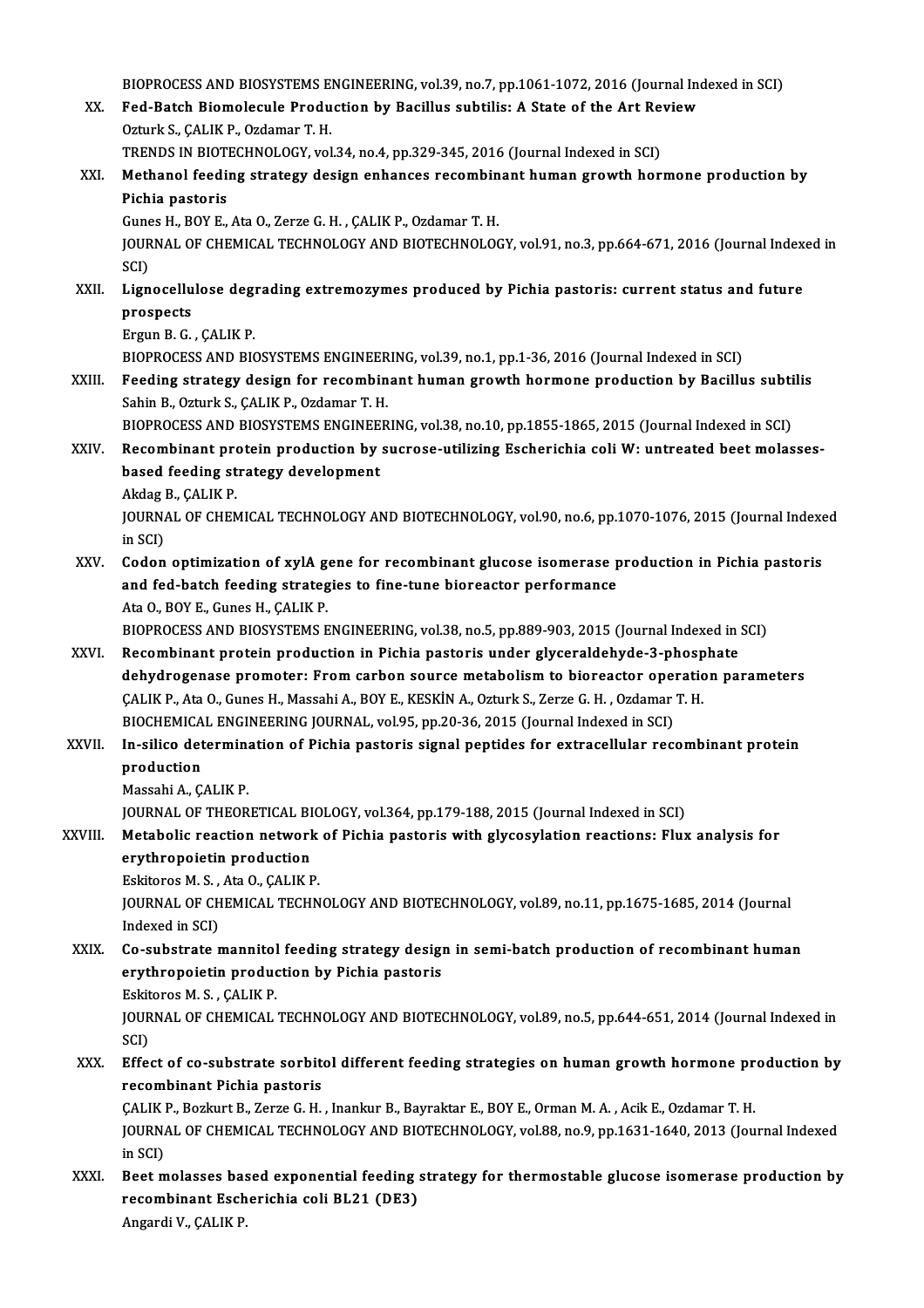JOURNAL OF CHEMICAL TECHNOLOGY AND BIOTECHNOLOGY, vol.88, no.5, pp.845-852, 2013 (Journal Indexed in<br>SCD

- JOUR<br>SCI)<br>Bass JOURNAL OF CHEMICAL TECHNOLOGY AND BIOTECHNOLOGY, vol.88, no.5, pp.845-852, 2013 (Journal SCI)<br>SCI)<br>XXXII. Recombinant transglutaminase production by metabolically engineered pichia pastoris<br>Cundus B. Vilmar B. CALIV B. SCI)<br>Recombinant transglutaminase production by metabolically engineered pichia pastoris<br>Gunduz B., Yilmaz R., ÇALIK P. Recombinant transglutaminase production by metaboli<br>Gunduz B., Yilmaz R., ÇALIK P.<br>NEW BIOTECHNOLOGY, vol.29, 2012 (Journal Indexed in SCI)<br>Strategy development for therepoutic protein producti Gunduz B., Yilmaz R., ÇALIK P.<br>NEW BIOTECHNOLOGY, vol.29, 2012 (Journal Indexed in SCI)<br>XXXIII. Strategy development for therapeutic protein production by Pichia pastoris: human growth<br>hermene NEW BIOT<br>Strategy<br>hormone<br>Borlurt B **Strategy developn<br>hormone<br>Bozkurt B., ÇALIK P.<br>NEW PIOTECHNOLO** hormone<br>Bozkurt B., ÇALIK P.<br>NEW BIOTECHNOLOGY, vol.29, 2012 (Journal Indexed in SCI) Bozkurt B., ÇALIK P.<br>NEW BIOTECHNOLOGY, vol.29, 2012 (Journal Indexed in<br>XXXIV. Production of recombinant proteins by yeast cells<br>Colik E. CALIK P. NEW BIOTECHN<mark><br>Production of 1</mark><br>Celik E., ÇALIK P.<br>PIOTECHNOLOCY Celik E., ÇALIK P.<br>BIOTECHNOLOGY ADVANCES, vol.30, no.5, pp.1108-1118, 2012 (Journal Indexed in SCI) Celik E., ÇALIK P.<br>BIOTECHNOLOGY ADVANCES, vol.30, no.5, pp.1108-1118, 2012 (Journal Indexed in SCI)<br>XXXV. A rapid method for detection of genetically modified organisms based on magnetic separation and<br>surface onhance BIOTECHNOLOGY ADVANCES, vol.30, no.<br>A rapid method for detection of generative and scattering<br>surface-enhanced Raman scattering surface-enhanced Raman scattering<br>GÜVEN B., BOYACI İ.H., TAMER U., ÇALIK P. ANALYST, vol.137, no.1, pp.202-208, 2012 (Journal Indexed in SCI) GÜVEN B., BOYACI İ. H. , TAMER U., ÇALIK P.<br>ANALYST, vol.137, no.1, pp.202-208, 2012 (Journal Indexed in SCI)<br>XXXVI. Enhanced recombinant human erythropoietin production by Pichia pastoris in methanol fed-<br>batch (sorbital ANALYST, vol.137, no.1, pp.202-208, 2012 (Journal Indexed in SCI)<br>Enhanced recombinant human erythropoietin production by<br>batch/sorbitol batch fermentation through pH optimization<br>Seveelan E.S., CALIV P. Enhanced recombina<br>batch/sorbitol batch<br>Soyaslan E. S. , ÇALIK P.<br>PIOCHEMICAL ENCINER batch/sorbitol batch fermentation through pH optimization<br>Soyaslan E. S. , ÇALIK P.<br>BIOCHEMICAL ENGINEERING JOURNAL, vol.55, no.1, pp.59-65, 2011 (Journal Indexed in SCI)<br>Dunamia fluy balange analygia for pharmaceutical pr Soyaslan E. S. , ÇALIK P.<br>BIOCHEMICAL ENGINEERING JOURNAL, vol.55, no.1, pp.59-65, 2011 (Journal Indexed in SCI)<br>XXXVII. Dynamic flux balance analysis for pharmaceutical protein production by Pichia pastoris: Human<br>growth BIOCHEMICAL ENG<br>Dynamic flux bala<br>growth hormone<br>CALIK B. Sabin M. 7 ÇALIK P., Sahin M., Taspinar H., Soyaslan E. S., Inankur B. gr<mark>owth hormone</mark><br>ÇALIK P., Sahin M., Taspinar H., Soyaslan E. S. , Inankur B.<br>ENZYME AND MICROBIAL TECHNOLOGY, vol.48, no.3, pp.209-216, 2011 (Journal Indexed in SCI)<br>Influence of nH on recombinant buman growth hormone pro CALIK P., Sahin M., Taspinar H., Soyaslan E. S. , Inankur B.<br>ENZYME AND MICROBIAL TECHNOLOGY, vol.48, no.3, pp.209-216, 2011 (Journal Indexed in SCI)<br>XXXVIII. Influence of pH on recombinant human growth hormone production
- ENZYME AND MICROBIAL TECHNOLOGY, vol.48, no.3, pp.209-216, 2011 (Journal Indexed in SCI)<br>Influence of pH on recombinant human growth hormone production by Pichia pastoris<br>ÇALIK P., Bayraktar E., Inankur B., Soyaslan E. S. XXXVIII. Influence of pH on recombinant human growth hormone production by Pichia pastoris<br>CALIK P., Bayraktar E., Inankur B., Soyaslan E. S. , Sahin M., Taspinar H., Acik E., Yilmaz R., Ozdamar T. H.<br>JOURNAL OF CHEMICAL T CALIK P., Bayraktar E., Inankur B., Soyaslan E. S., Sahin M., Taspinar H., Acik E., Yilmaz R., Ozdamar T. H. JOURNAL OF CHEMICAL TECHNOLOGY AND BIOTECHNOLOGY, vol.85, no.12, pp.1628-1635, 2010 (Journal<br>Indexed in SCI)<br>XXXIX. Metabolic Flux Analysis for Recombinant Protein Production by Pichia pastoris Using Dual Carbon<br>Sources: E Indexed in SCI)<br>Metabolic Flux Analysis for Recombinant P<br>Sources: Effects of Methanol Feeding Rate<br>Celik E. CALIK B. Oliver S. C Metabolic Flux Analysis f<br>Sources: Effects of Metha<br>Celik E., ÇALIK P., Oliver S. G.<br>PLOTECHNOL OCY AND PLOE
	-

Sources: Effects of Methanol Feeding Rate<br>Celik E., ÇALIK P., Oliver S. G.<br>BIOTECHNOLOGY AND BIOENGINEERING, vol.105, no.2, pp.317-329, 2010 (Journal Indexed in SCI)<br>Fermentation and evygen transfor characteristics in nece

- Celik E., ÇALIK P., Oliver S. G.<br>BIOTECHNOLOGY AND BIOENGINEERING, vol.105, no.2, pp.317-329, 2010 (Journal Indexed in SCI)<br>XL. Fermentation and oxygen transfer characteristics in recombinant human growth hormone<br>nucdustio BIOTECHNOLOGY AND BIOENGINEERING, vol.105, no.2, pp.317-329, 2010 (Journal Indexed in<br>Fermentation and oxygen transfer characteristics in recombinant human growth h<br>production by Pichia pastoris in sorbitol batch and metha XL. Fermentation and oxygen transfer characteristics in recombinant human growth hormone<br>production by Pichia pastoris in sorbitol batch and methanol fed-batch operation JOURNAL OF CHEMICAL TECHNOLOGY AND BIOTECHNOLOGY, vol.85, no.2, pp.226-233, 2010 (Journal Indexed in<br>SCI) CALIK P., Inankur B., Soyaslan E. S., Sahin M., Taspinar H., Acik E., Bayraktar E. JOURNAL OF CHEMICAL TECHNOLOGY AND BIOTECHNOLOGY, vol.85, no.2, pp.226-233, 2010 (Journal Index<br>SCI)<br>XLI. Human growth hormone-specific aptamer identification using improved oligonucleotide ligand<br>avalution mathod
- SCI)<br>Human growth ho:<br>evolution method<br>CALIK P. Paki O. Oz Human growth hormone-spe<br>evolution method<br>ÇALIK P., Balci O., Ozdamar T. H.<br>PROTEIN EVPRESSION AND RUR

evolution method<br>ÇALIK P., Balci O., Ozdamar T. H.<br>PROTEIN EXPRESSION AND PURIFICATION, vol.69, no.1, pp.21-28, 2010 (Journal Indexed in SCI)<br>Bioreastion natural: flux analysis for human protein produsing Basillus subtilis

# CALIK P., Balci O., Ozdamar T. H.<br>PROTEIN EXPRESSION AND PURIFICATION, vol.69, no.1, pp.21-28, 2010 (Journal Indexed in SCI)<br>XLII. Bioreaction network flux analysis for human protein producing Bacillus subtilis based o PROTEIN EXP<br>Bioreaction<br>scale model<br>ÖZDAMAR H

ÖZDAMAR H.T., Senturk B., YILMAZ O., KOCABAŞ P., Calik G., ÇALIK P. scale model<br>ÖZDAMAR H. T. , Senturk B., YILMAZ O., KOCABAŞ P., Calik G., ÇALIK P.<br>CHEMICAL ENGINEERING SCIENCE, vol.65, no.1, pp.574-580, 2010 (Journal Indexed in SCI)<br>A structured kinetis model for resembinent pretain pre ÖZDAMAR H. T. , Senturk B., YILMAZ O., KOCABAŞ P., Calik G., ÇALIK P.<br>CHEMICAL ENGINEERING SCIENCE, vol.65, no.1, pp.574-580, 2010 (Journal Indexed in SCI)<br>XLIII. A structured kinetic model for recombinant protein producti

# CHEMICAL ENGINEERING SC<br>**A structured kinetic mode**<br>Celik E., ÇALIK P., Oliver S. G.<br>CHEMICAL ENGINEERING SC A structured kinetic model for recombinant protein production by Mut(+) strain of<br>Celik E., ÇALIK P., Oliver S. G.<br>CHEMICAL ENGINEERING SCIENCE, vol.64, no.23, pp.5028-5035, 2009 (Journal Indexed in SCI)<br>Effects of pulse f Celik E., ÇALIK P., Oliver S. G.<br>CHEMICAL ENGINEERING SCIENCE, vol.64, no.23, pp.5028-5035, 2009 (Journal Indexed in SCI)<br>XLIV. Effects of pulse feeding of beet molasses on recombinant benzaldehyde lyase production by

CHEMICAL ENGINEERING SCIENCE, vol.64, no.23, pp.5028-5035, 2009 (Journal Indexed in SCI)<br>Effects of pulse feeding of beet molasses on recombinant benzaldehyde lyase produ<br>Escherichia coli BL21(DE3)<br>CALIK P., Levent H. Escherichia coli BL21(DE3)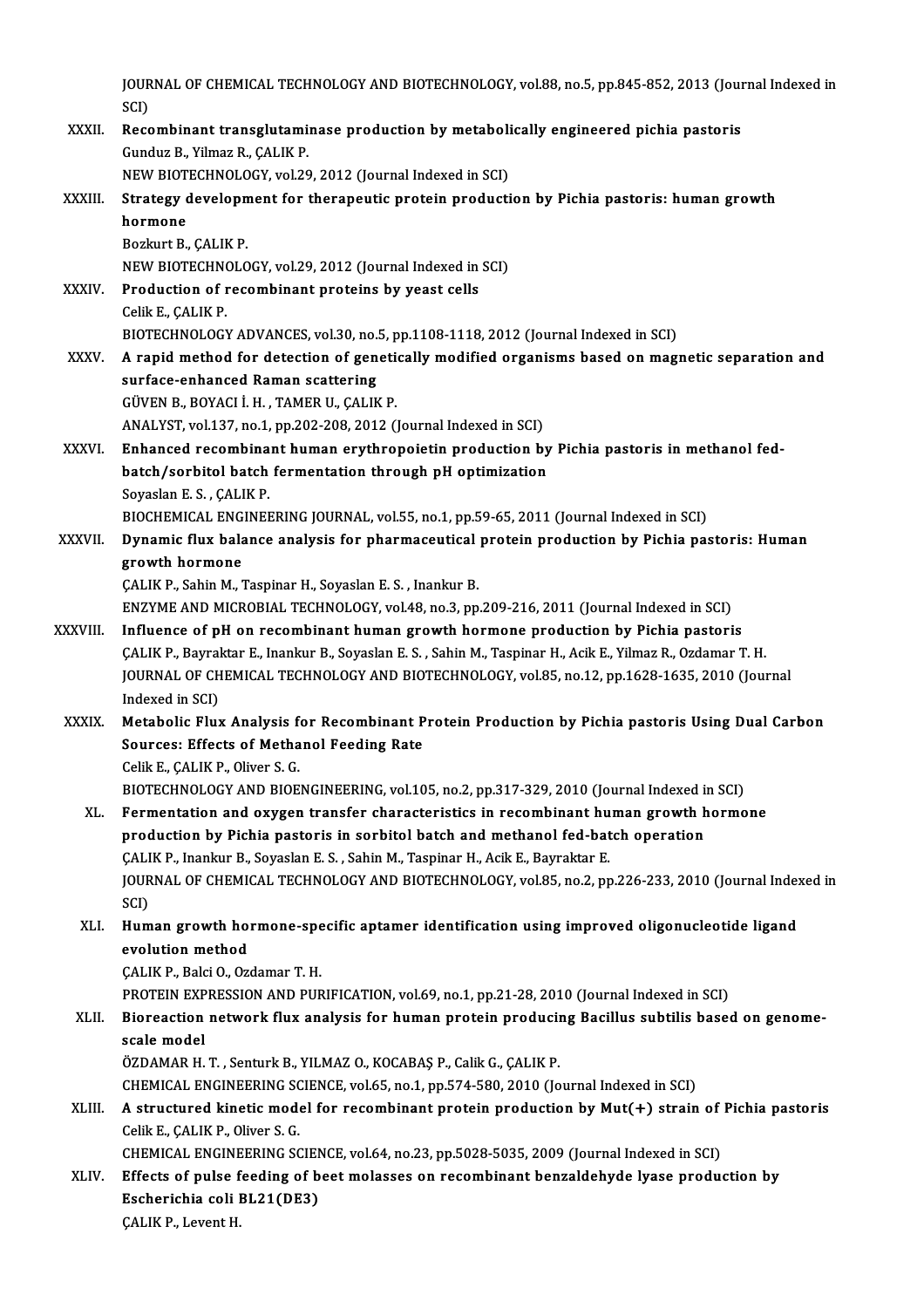|         | APPLIED MICROBIOLOGY AND BIOTECHNOLOGY, vol.85, no.1, pp.65-73, 2009 (Journal Indexed in SCI)                                                                                         |
|---------|---------------------------------------------------------------------------------------------------------------------------------------------------------------------------------------|
| XLV.    | Effects of pretreated beet molasses on benzaldehyde lyase production by recombinant Escherichia                                                                                       |
|         | coli BL21(DE3)pLySs                                                                                                                                                                   |
|         | <b>ÇALIK P., Levent H.</b>                                                                                                                                                            |
|         | JOURNAL OF APPLIED MICROBIOLOGY, vol.107, no.5, pp.1536-1541, 2009 (Journal Indexed in SCI)                                                                                           |
| XLVI.   | Regulatory effects of oxygen transfer on overexpression of recombinant benzaldehyde lyase                                                                                             |
|         | production by Escherichia coli BL21 (DE3)                                                                                                                                             |
|         | Kaya-Çeliker H., Angardi V., ÇALIK P.                                                                                                                                                 |
|         | Biotechnology Journal, vol.4, no.7, pp.1066-1076, 2009 (Journal Indexed in SCI Expanded)                                                                                              |
| XLVII.  | <b>Biotech in Turkey</b><br>GEÇKİL H., ÇALIK P.                                                                                                                                       |
|         | Biotechnology Journal, vol.4, no.7, pp.951, 2009 (Journal Indexed in SCI Expanded)                                                                                                    |
| XLVIII. | Microarray studies in Bacillus subtilis                                                                                                                                               |
|         | Kocabaş P., ÇALIK P., Çalik G., Özdamar T. H.                                                                                                                                         |
|         | Biotechnology Journal, vol.4, no.7, pp.1012-1027, 2009 (Journal Indexed in SCI Expanded)                                                                                              |
| XLIX.   | Effects of carbon sources and feeding strategies on human growth hormone production by                                                                                                |
|         | metabolically engineered Pichia pastoris                                                                                                                                              |
|         | Acik E., ÇALIK P., Ozdamar T.                                                                                                                                                         |
|         | NEW BIOTECHNOLOGY, vol.25, 2009 (Journal Indexed in SCI)                                                                                                                              |
| L.      | Recombinant protein production by Mut(+) strain of Pichia pastoris using dual carbon sources:                                                                                         |
|         | methanol and sorbitol                                                                                                                                                                 |
|         | ÇALIK P., ÖNAL ÇELİK E., Oliver S. G.                                                                                                                                                 |
|         | NEW BIOTECHNOLOGY, vol.25, 2009 (Journal Indexed in SCI)                                                                                                                              |
| LI.     | Fed-batch methanol feeding strategy for recombinant protein production by Pichia pastoris in the                                                                                      |
|         | presence of co-substrate sorbitol                                                                                                                                                     |
|         | Celik E., ÇALIK P., Oliver S. G.                                                                                                                                                      |
|         | YEAST, vol.26, no.9, pp.473-484, 2009 (Journal Indexed in SCI)                                                                                                                        |
| LII.    | Effects of methanol plus sorbitol on recombinant human growth hormone production by Pichia<br>pastoris Mut                                                                            |
|         | Bayraktar E., ÇALIK P., Yilmaz R., Ozdamar T.                                                                                                                                         |
|         | NEW BIOTECHNOLOGY, vol.25, 2009 (Journal Indexed in SCI)                                                                                                                              |
| LIII.   | The influence of carbon sources on recombinant-human-growth-hormone production by Pichia                                                                                              |
|         | pastoris is dependent on phenotype: a comparison of Mut(s) and Mut(+) strains                                                                                                         |
|         | Orman M. A., ÇALIK P., Ozdamar T. H.                                                                                                                                                  |
|         | BIOTECHNOLOGY AND APPLIED BIOCHEMISTRY, vol.52, pp.245-255, 2009 (Journal Indexed in SCI)                                                                                             |
| LIV.    | Glucose isomerase production on a xylan-based medium by Bacillus thermoantarcticus                                                                                                    |
|         | ÇALIK P., Angardi V., Haykir N. I., BOYACI İ. H.                                                                                                                                      |
|         | BIOCHEMICAL ENGINEERING JOURNAL, vol.43, no.1, pp.8-15, 2009 (Journal Indexed in SCI)                                                                                                 |
| LV.     | Expression System for Recombinant Human Growth Hormone Production from Bacillus subtilis                                                                                              |
|         | ÖZDAMAR H. T., Sentuerk B., Yilmaz O. D., Calik G., Celik E., CALIK P.                                                                                                                |
|         | BIOTECHNOLOGY PROGRESS, vol.25, no.1, pp.75-84, 2009 (Journal Indexed in SCI)                                                                                                         |
| LVI.    | Development of enhanced ultrafiltration methodologies for the resolution of racemic benzoin                                                                                           |
|         | Olceroglu A. H., CALIK P., YILMAZ L.                                                                                                                                                  |
| LVII.   | JOURNAL OF MEMBRANE SCIENCE, vol.322, no.2, pp.446-452, 2008 (Journal Indexed in SCI)<br>Use of biodiesel byproduct crude glycerol as the carbon source for fermentation processes by |
|         | recombinant Pichia pastoris                                                                                                                                                           |
|         | Celik E., Ozbay N., OKTAR N., ÇALIK P.                                                                                                                                                |
|         | INDUSTRIAL & ENGINEERING CHEMISTRY RESEARCH, vol.47, no.9, pp.2985-2990, 2008 (Journal Indexed in SCI)                                                                                |
| LVIII.  | Expression system for synthesis and purification of recombinant human growth hormone in Pichia                                                                                        |
|         | pastoris and structural analysis by MALDI-ToF mass spectrometry                                                                                                                       |
|         | ÇALIK P., Orman M. A., Celik E., Halloran S. M., Calik G., Ozdamar T. H.                                                                                                              |
|         |                                                                                                                                                                                       |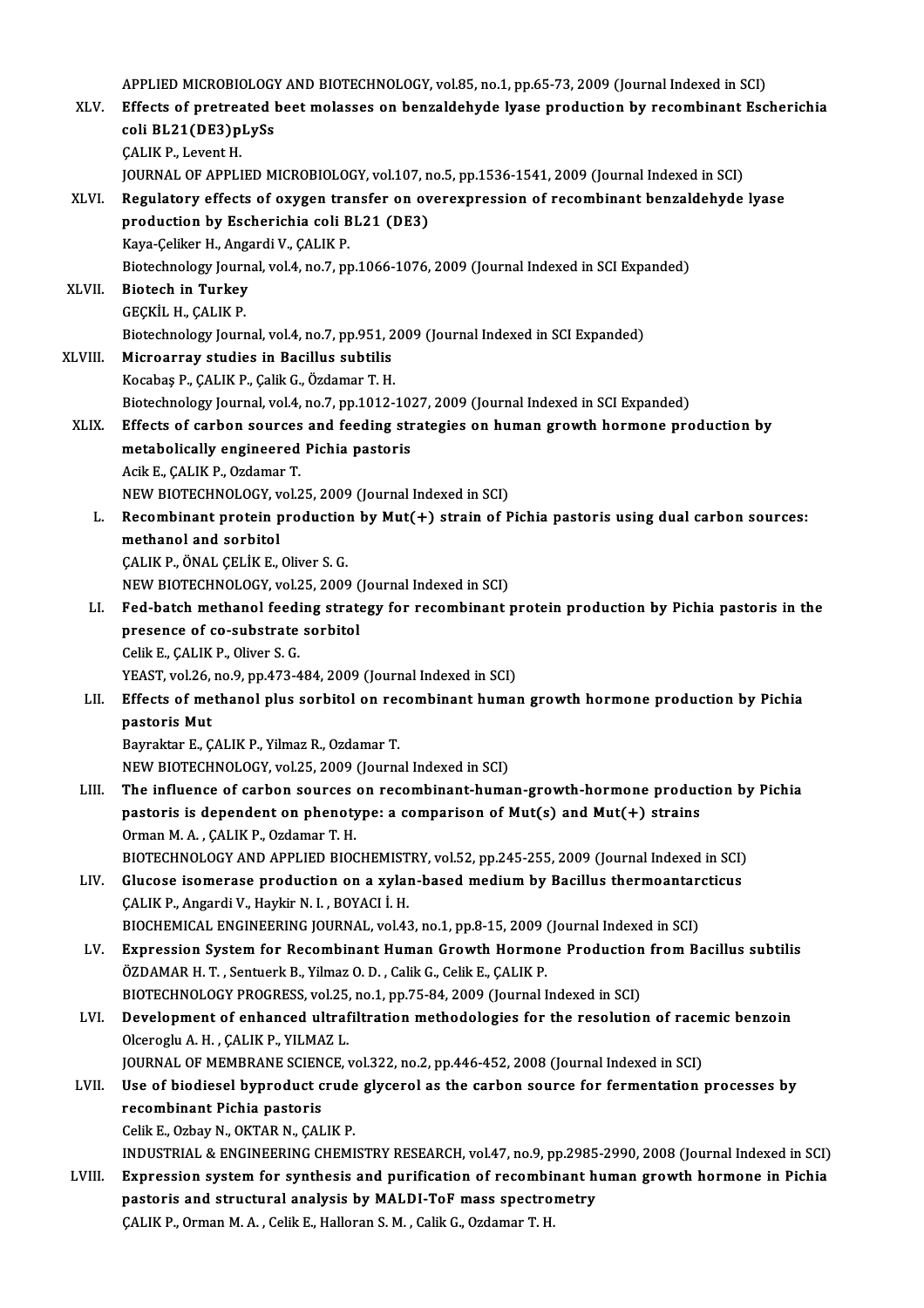BIOTECHNOLOGY PROGRESS, vol.24, no.1, pp.221-226, 2008 (Journal Indexed in SCI)<br>Production of recombinant buman exuthropoistin from Bishia postaris and

BIOTECHNOLOGY PROGRESS, vol.24, no.1, pp.221-226, 2008 (Journal Indexed in SCI)<br>LIX. Production of recombinant human erythropoietin from Pichia pastoris and its structural analysis BIOTECHNOLOGY PROGRESS, vol.24, no.1,<br>Production of recombinant human erg.<br>Celik E., Calik P., Halloran S. M. , Oliver S. G.<br>JOUPNAL OF APPLIED MICROBIOLOCY .vo Production of recombinant human erythropoietin from Pichia pastoris and its structura<br>Celik E., Calik P., Halloran S. M. , Oliver S. G.<br>JOURNAL OF APPLIED MICROBIOLOGY, vol.103, no.6, pp.2084-2094, 2007 (Journal Indexed in Celik E., Calik P., Halloran S. M. , Oliver S. G.<br>JOURNAL OF APPLIED MICROBIOLOGY, vol.103, no.6, pp.2084-2094, 2007 (Journal Indexed in SCI)<br>LX. PH influences intracellular reaction network of beta-lactamase producing Bac JOURNAL OF APPLIED MICROBIOLOGY, vol.103, no.6, pp.2084-2094, 2007 (Journal Indexed in SCI)<br>PH influences intracellular reaction network of beta-lactamase producing Bacillus liche<br>Calik P., Ileri N. PH influences intracellular reaction network of beta-lactamase producing Baci<br>Calik P., Ileri N.<br>CHEMICAL ENGINEERING SCIENCE, vol.62, pp.5206-5211, 2007 (Journal Indexed in SCI)<br>Phoephate engishment and fed hatsh energtio Calik P., Ileri N.<br>CHEMICAL ENGINEERING SCIENCE, vol.62, pp.5206-5211, 2007 (Journal Indexed in SCI)<br>LXI. Phosphate enrichment and fed-batch operation for prolonged beta-lactamase production by Bacillus<br>lichanifarmic CHEMICAL ENGINEERING SCIENCE, vol.62, pp.5206-5211, 2007 (Journal Indexed in SCI)<br>Phosphate enrichment and fed-batch operation for prolonged beta-lactamase<br>licheniformis<br>Ileri N., Calik P., Sengul A. **Phosphate enrichment<br>licheniformis<br>Ileri N., Calik P., Sengul A.<br>JOUPMAL OF APPLIED MI** licheniformis<br>Ileri N., Calik P., Sengul A.<br>JOURNAL OF APPLIED MICROBIOLOGY, vol.102, no.5, pp.1418-1426, 2007 (Journal Indexed in SCI)<br>Chiral senaration of resemis bengoin uje engume enhanced ultrafiltration lleri N., Calik P., Sengul A.<br>JOURNAL OF APPLIED MICROBIOLOGY, vol.102, no.5, pp.1418-1426, 2007 (Journal l<br>LXII. Chiral separation of racemic benzoin via enzyme enhanced ultrafiltration<br>Qleenegly A. H., Calik P. Vilmeg J. JOURNAL OF APPLIED MICROBIO<br>Chiral separation of racemic l<br>Olceroglu A. H. , Calik P., Yilmaz L.<br>DESALINATION .val 300, pp.464.4 Chiral separation of racemic benzoin via enzyme enhanced u<br>Olceroglu A. H. , Calik P., Yilmaz L.<br>DESALINATION, vol.200, pp.464-465, 2006 (Journal Indexed in SCI)<br>Fermentation characteristics of L. truntenhen production by Olceroglu A. H. , Calik P., Yilmaz L.<br>DESALINATION, vol.200, pp.464-465, 2006 (Journal Indexed in SCI)<br>LXIII. Fermentation characteristics of L-tryptophan production by thermoacidophilic Bacillus<br>acideophilic in a defined DESALINATION, vol.200, pp.464-465, 200<br>Fermentation characteristics of L-try<br>acidocaldarius in a defined medium<br>Kesphas B. Colik B. Ordamar T. H Fermentation characteristics<br>acidocaldarius in a defined me<br>Kocabas P., Calik P., Ozdamar T. H.<br>ENZVME AND MICROBIAL TECUN acidocaldarius in a defined medium<br>Kocabas P., Calik P., Ozdamar T. H.<br>ENZYME AND MICROBIAL TECHNOLOGY, vol.39, no.5, pp.1077-1088, 2006 (Journal Indexed in SCI) Kocabas P., Calik P., Ozdamar T. H.<br>ENZYME AND MICROBIAL TECHNOLOGY, vol.39, no.5, pp.1077-1088, 2006 (Journal Indexed in SCI)<br>LXIV. Influence of controlled-pH and uncontrolled-pH operations on recombinant benzaldehyde lya ENZYME AND MICROBIAL TECHNO<br>Influence of controlled-pH and<br>production by Escherichia coli<br>Colik B. Vilgar B. Domin A Influence of controlled<br>production by Escheric<br>Calik P., Yilgor P., Demir A.<br>ENZVME AND MICROBIAL production by Escherichia coli<br>Calik P., Yilgor P., Demir A.<br>ENZYME AND MICROBIAL TECHNOLOGY, vol.38, no.5, pp.617-627, 2006 (Journal Indexed in SCI) Calik P., Yilgor P., Demir A.<br>ENZYME AND MICROBIAL TECHNOLOGY, vol.38, no.5, pp.617-627, 2006 (Journal Indexed in SCI)<br>LXV. Effects of pH strategy on endo- and exo-metabolome profiles and sodium potassium hydrogen ports<br>of ENZYME AND MICROBIAL TECHNOLOGY, vol.38, no.5, pp.6<br>Effects of pH strategy on endo- and exo-metabolom<br>of beta-lactamase-producing Bacillus licheniformis<br><sup>Hori M.</sup> Calik P **Effects of pH<br>of beta-lactan<br>Ileri N., Calik P.<br>PIOTECHNOLO** of beta-lactamase-producing Bacillus licheniformis<br>Ileri N., Calik P.<br>BIOTECHNOLOGY PROGRESS, vol.22, no.2, pp.411-419, 2006 (Journal Indexed in SCI)<br>Effects of spray druing tomporature and additives on the stability of se lleri N., Calik P.<br>BIOTECHNOLOGY PROGRESS, vol.22, no.2, pp.411-419, 2006 (Journal Indexed in SCI)<br>LXVI. Effects of spray drying temperature and additives on the stability of serine alkaline protease<br>noviders BIOTECHN<br>Effects of<br>powders<br>Namaldi A Effects of spray drying ter<br>powders<br>Namaldi A., Calik P., Uludag Y.<br>DRYING TECHNOLOCY vol 24 powders<br>Namaldi A., Calik P., Uludag Y.<br>DRYING TECHNOLOGY, vol.24, no.11, pp.1495-1500, 2006 (Journal Indexed in SCI)<br>Novel antifoam for formentation processes: Eluerosarbon bydrosarbon b Namaldi A., Calik P., Uludag Y.<br>DRYING TECHNOLOGY, vol.24, no.11, pp.1495-1500, 2006 (Journal Indexed in SCI)<br>LXVII. Novel antifoam for fermentation processes: Fluorocarbon-hydrocarbon hybrid unsymmetrical<br>bolaform surfact DRYING TECHNOLOGY,<br>Novel antifoam for f<br>bolaform surfactant<br>Colik B. Hori N. Ending Calik P., Ileri N., Erdinc B., Aydogan N., Argun M. LANGMUIR, vol.21, no.19, pp.8613-8619, 2005 (Journal Indexed in SCI) Calik P., Ileri N., Erdinc B., Aydogan N., Argun M.<br>LANGMUIR, vol.21, no.19, pp.8613-8619, 2005 (Journal Indexed in SCI)<br>LXVIII. Oxygen transfer effects in beta-lactamase fermentation by Bacillus licheniformis in a glucose LANGMUIR, vol.21,<br>Oxygen transfer<br>defined medium Oxygen transfer effects i<br>defined medium<br>Calik P., Arifoglu M., Calik G.<br>JOUPNAL OF CHEMICAL TE defined medium<br>Calik P., Arifoglu M., Calik G.<br>JOURNAL OF CHEMICAL TECHNOLOGY AND BIOTECHNOLOGY, vol.80, no.9, pp.1062-1071, 2005 (Journal Indexed<br>in SCD Calik P<br>JOURNA<br>in SCI)<br>Motab JOURNAL OF CHEMICAL TECHNOLOGY AND BIOTECHNOLOGY, vol.80, no.9, pp.1062-1071, 2005 (Journal Indexed<br>in SCI)<br>LXIX. Metabolic engineering of aromatic group amino acid pathway in Bacillus subtilis for L-phenylalanine<br>needusti in SCI)<br>Metabolic e:<br>production<br>Ozselik L-Cali Metabolic engineering of aromati<br>production<br>Ozcelik I., Calik P., Calik G., Ozdamar T.<br>CHEMICAL ENCINEERING SCIENCE ... production<br>Ozcelik I., Calik P., Calik G., Ozdamar T.<br>CHEMICAL ENGINEERING SCIENCE, vol.59, pp.5019-5026, 2004 (Journal Indexed in SCI)<br>Fermentation and exugen transfor characteristics in serine alkaline protesse p Ozcelik I., Calik P., Calik G., Ozdamar T.<br>CHEMICAL ENGINEERING SCIENCE, vol.59, pp.5019-5026, 2004 (Journal Indexed in SCI)<br>LXX. Fermentation and oxygen transfer characteristics in serine alkaline protease production by<br>r CHEMICAL ENGINEERING SCIENCE, vol.59, pp.5019-5026, 2004 (Journal In<br>Fermentation and oxygen transfer characteristics in serine alkalin<br>recombinant Bacillus subtilis in molasses-based complex medium<br>Calik C. Boblivan N. Oz Fermentation and oxygen transfer character<br>recombinant Bacillus subtilis in molasses-ba<br>Calik G., Pehlivan N., Ozcelik I., Calik P., Ozdamar T.<br>JOUPNAL OF CHEMICAL TECHNOLOCY AND BIOTI recombinant Bacillus subtilis in molasses-based complex medium<br>Calik G., Pehlivan N., Ozcelik I., Calik P., Ozdamar T.<br>JOURNAL OF CHEMICAL TECHNOLOGY AND BIOTECHNOLOGY, vol.79, no.11, pp.1243-1250, 2004 (Journal<br>Indeved in Calik G., Pehliva<br>JOURNAL OF CH<br>Indexed in SCI)<br>Ouwsen transf JOURNAL OF CHEMICAL TECHNOLOGY AND BIOTECHNOLOGY, vol.79, no.11, pp.12<br>Indexed in SCI)<br>LXXI. Oxygen transfer effects on recombinant benzaldehyde lyase production<br>Calila B. Vilgar B. Ayban B. Domin A Indexed in SCI)<br>Oxygen transfer effects on recombinant benzaldehyde lyase production<br>Calik P., Yilgor P., Ayhan P., Demir A. CHEMICAL ENGINEERING SCIENCE, vol.59, pp.5075-5083, 2004 (Journal Indexed in SCI)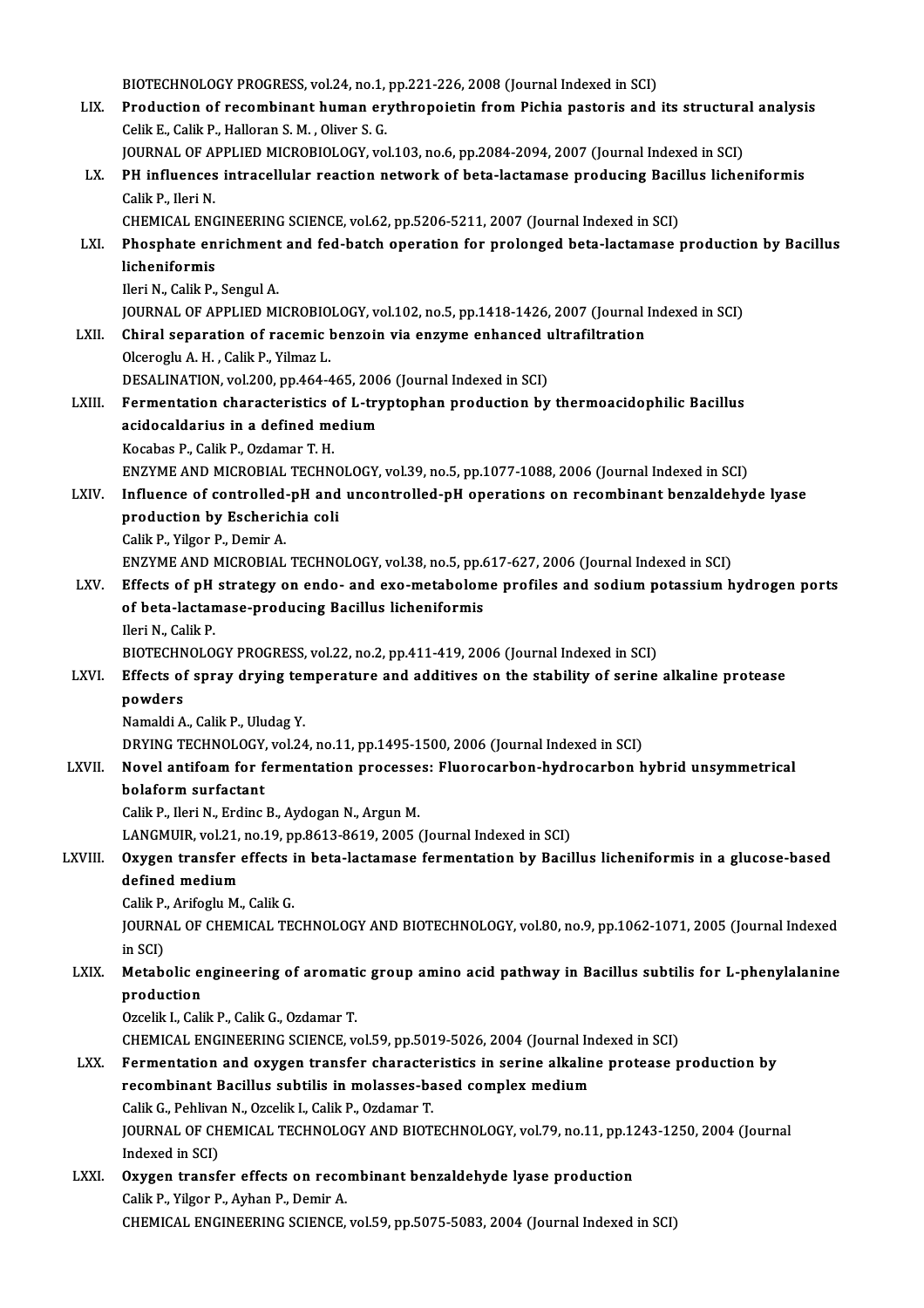| LXXII.         | Bioprocess parameters and oxygen transfer characteristics in beta-lactamase production by Bacillus                                                                                          |
|----------------|---------------------------------------------------------------------------------------------------------------------------------------------------------------------------------------------|
|                | species                                                                                                                                                                                     |
|                | Celik E, Calik P.<br>BIOTECHNOLOGY PROGRESS, vol.20, no.2, pp.491-499, 2004 (Journal Indexed in SCI)                                                                                        |
| LXXIII.        | Inorganic compounds have dual effect on recombinant protein production: influence of anions and                                                                                             |
|                | cations on serine alkaline protease production                                                                                                                                              |
|                | Calik P., Bilir E., Ozcelik I., Calik G., Ozdamar T.                                                                                                                                        |
|                | JOURNAL OF APPLIED MICROBIOLOGY, vol.96, no.1, pp.194-200, 2004 (Journal Indexed in SCI)                                                                                                    |
| <b>LXXIV</b>   | Overexpression of serine alkaline protease encoding gene in Bacillus species: performance analyses                                                                                          |
|                | Calik P., Kalender N., Ozdamar T.                                                                                                                                                           |
|                | ENZYME AND MICROBIAL TECHNOLOGY, vol.33, no.7, pp.967-974, 2003 (Journal Indexed in SCI)                                                                                                    |
| <b>LXXV</b>    | Protein-based complex medium design for recombinant serine alkaline protease production                                                                                                     |
|                | Calik P., Celik E., Telli I., Oktar C., Ozdemir E.                                                                                                                                          |
|                | ENZYME AND MICROBIAL TECHNOLOGY, vol.33, no.7, pp.975-986, 2003 (Journal Indexed in SCI)                                                                                                    |
| <b>LXXVI</b>   | Overexpression of a serine alkaline protease gene in Bacillus licheniformis and its impact on the                                                                                           |
|                | metabolic reaction network                                                                                                                                                                  |
|                | Calik P., Tomlin G., Oliver S., Ozdamar T.                                                                                                                                                  |
|                | ENZYME AND MICROBIAL TECHNOLOGY, vol.32, no.6, pp.706-720, 2003 (Journal Indexed in SCI)                                                                                                    |
| <b>LXXVII.</b> | Utilization of pretreated molasses for serine alkaline protease production with recombinant Bacillus                                                                                        |
|                | species                                                                                                                                                                                     |
|                | Calik G., Pehlivan N., Kalender N., Ozdamar T., Calik P.                                                                                                                                    |
|                | CHEMICAL ENGINEERING COMMUNICATIONS, vol.190, pp.630-644, 2003 (Journal Indexed in SCI)                                                                                                     |
| LXXVIII.       | Regulatory effects of alanine-group amino acids on serine alkaline protease production by                                                                                                   |
|                | recombinant Bacillus licheniformis                                                                                                                                                          |
|                | ÇALIK P., Bayram A., Ozdamar T.                                                                                                                                                             |
|                | BIOTECHNOLOGY AND APPLIED BIOCHEMISTRY, vol.37, pp.165-171, 2003 (Journal Indexed in SCI)                                                                                                   |
| <b>LXXIX</b>   | Bioreactor operation parameters as tools for metabolic regulations in fermentation processes:                                                                                               |
|                | influence of pH conditions                                                                                                                                                                  |
|                | Calik P., Bilir E., Calik G., Ozdamar T.                                                                                                                                                    |
|                | CHEMICAL ENGINEERING SCIENCE, vol.58, pp.759-766, 2003 (Journal Indexed in SCI)                                                                                                             |
| <b>LXXX</b>    | Enzyme-ion exchanger interactions in serine alkaline protease separation: theory, equilibria and<br>kinetics                                                                                |
|                | Calik P., Ozcelik I., Calik G., Ozdamar T.                                                                                                                                                  |
|                | BIOCHEMICAL ENGINEERING JOURNAL, vol.12, no.3, pp.193-204, 2002 (Journal Indexed in SCI)                                                                                                    |
| LXXXI.         | Influence of pH conditions on metabolic regulations in serine alkaline protease production by                                                                                               |
|                | <b>Bacillus licheniformis</b>                                                                                                                                                               |
|                | Calik P., Bilir E., Calik G., Ozdamar T.                                                                                                                                                    |
|                | ENZYME AND MICROBIAL TECHNOLOGY, vol.31, no.5, pp.685-697, 2002 (Journal Indexed in SCI)                                                                                                    |
| LXXXII.        | Metabolic flux analysis for human therapeutic protein productions and hypothesis for new                                                                                                    |
|                | therapeutical strategies in medicine                                                                                                                                                        |
|                | Calik P., Ozdamar T.                                                                                                                                                                        |
|                | BIOCHEMICAL ENGINEERING JOURNAL, vol.11, no.1, pp.49-68, 2002 (Journal Indexed in SCI)                                                                                                      |
| <b>LXXXIII</b> | Bioreaction network flux analysis for industrial microorganisms: A review                                                                                                                   |
|                | Calik P, Ozdamar T.                                                                                                                                                                         |
|                | REVIEWS IN CHEMICAL ENGINEERING, vol.18, no.6, pp.553-596, 2002 (Journal Indexed in SCI)<br>Carbon sources affect metabolic capacities of Bacillus species for the production of industrial |
| <b>LXXXIV</b>  | enzymes: theoretical analyses for serine and neutral proteases and alpha-amylase                                                                                                            |
|                | Calik P, Ozdamar T                                                                                                                                                                          |
|                | BIOCHEMICAL ENGINEERING JOURNAL, vol.8, no.1, pp.61-81, 2001 (Journal Indexed in SCI)                                                                                                       |
| <b>LXXXV.</b>  | Bioprocess development for serine alkaline protease production: A review                                                                                                                    |
|                | Calik P., Calik G., Ozdamar T.                                                                                                                                                              |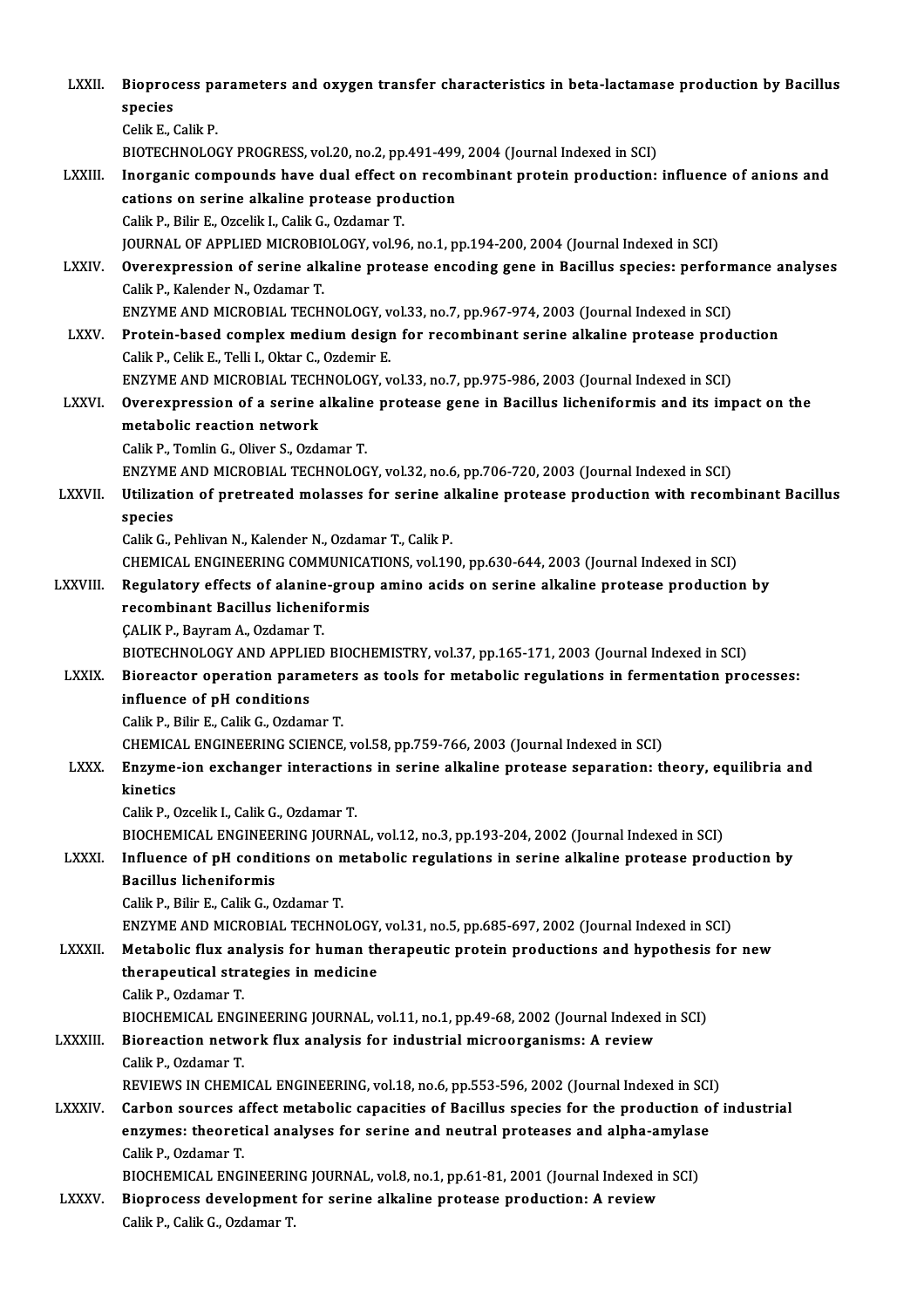|                 | REVIEWS IN CHEMICAL ENGINEERING, vol.17, pp.1-62, 2001 (Journal Indexed in SCI)                                         |
|-----------------|-------------------------------------------------------------------------------------------------------------------------|
| <b>LXXXVI</b>   | Metabolic flux analyses for serine alkaline protease production                                                         |
|                 | ÇALIK P., ÇALIK P., Takac S., Ozdamar T.                                                                                |
|                 | ENZYME AND MICROBIAL TECHNOLOGY, vol.27, no.10, pp.793-805, 2000 (Journal Indexed in SCI)                               |
| <b>LXXXVII</b>  | Oxygen-transfer strategy and its regulation effects in serine alkaline protease production by Bacillus<br>licheniformis |
|                 | Calik P., Calik G., Ozdamar T.                                                                                          |
|                 | BIOTECHNOLOGY AND BIOENGINEERING, vol.69, no.3, pp.301-311, 2000 (Journal Indexed in SCI)                               |
| <b>LXXXVIII</b> | Mass flux balance-based model and metabolic flux analysis for collagen synthesis in the fibrogenesis                    |
|                 | process of human liver                                                                                                  |
|                 | ÇALIK P., Akbay A.                                                                                                      |
|                 | MEDICAL HYPOTHESES, vol.55, no.1, pp.5-14, 2000 (Journal Indexed in SCI)                                                |
| <b>LXXXIX</b>   | Separation of the protease enzymes of Bacillus licheniformis from the fermentation medium by                            |
|                 | crossflow ultrafiltration                                                                                               |
|                 | Takac S., Elmas S., CALIK P., Ozdamar T.                                                                                |
|                 | JOURNAL OF CHEMICAL TECHNOLOGY AND BIOTECHNOLOGY, vol.75, no.6, pp.491-499, 2000 (Journal Indexed in                    |
|                 | SCI)                                                                                                                    |
| XC.             | Serine alkaline protease overproduction capacity of Bacillus licheniformis                                              |
|                 | ÇALIK P., Takac S., ÇALIK P., Ozdamar T.                                                                                |
|                 | ENZYME AND MICROBIAL TECHNOLOGY, vol.26, no.1, pp.45-60, 2000 (Journal Indexed in SCI)                                  |
| XCI.            | Metabolic flux analysis for serine alkaline protease fermentation by Bacillus licheniformis in a                        |
|                 | defined medium: Effects of the oxygen transfer rate                                                                     |
|                 | Calik P., Calik G., Takac S., Ozdamar T.                                                                                |
|                 | BIOTECHNOLOGY AND BIOENGINEERING, vol.64, no.2, pp.151-167, 1999 (Journal Indexed in SCI)                               |
| XCII.           | Mass flux balance-based model and metabolic pathway engineering analysis for serine alkaline                            |
|                 | protease synthesis by Bacillus licheniformis                                                                            |
|                 | Çalık P., Ozdamar T.                                                                                                    |
|                 | ENZYME AND MICROBIAL TECHNOLOGY, vol.24, no.10, pp.621-635, 1999 (Journal Indexed in SCI)                               |
| XCIII.          | Growth and kappa-carrageenan immobilization of Pseudomonas dacunhae cells for L-alanine                                 |
|                 | production                                                                                                              |
|                 | Calik G., Savasci H., Calik P., Ozdamar T.                                                                              |
|                 | ENZYME AND MICROBIAL TECHNOLOGY, vol.24, no.1-2, pp.67-74, 1999 (Journal Indexed in SCI)                                |
| XCIV.           | Oxygen transfer effects in serine alkaline protease fermentation by Bacillus licheniformis: Use of                      |
|                 | citric acid as the carbon source                                                                                        |
|                 | Calik P., Calik G., Ozdamar T.                                                                                          |
|                 | ENZYME AND MICROBIAL TECHNOLOGY, vol.23, no.7-8, pp.451-461, 1998 (Journal Indexed in SCI)                              |
|                 |                                                                                                                         |

## Articles Published in Other Journals

I. Isolation of High-Quality RNA from Pichia pastoris ÖztürkS.,Demir İ.,ÇALIKP. Current Protocols in Protein Science, vol.98, no.1, 2019 (Refereed Journals of Other Institutions)

### Books&Book Chapters

- I. Hybrid-architectured promoter design to engineer expression in yeast ÇALIK P., Gündüz Ergün B. Hybrid-architectured promoter design to engineer expression in yeast<br>ÇALIK P., Gündüz Ergün B.<br>in: Methods in Enzymology, O'Dell W.B., Kelman Z, Editor, Academic Press Inc., pp.81-104, 2021<br>Hybrid architectured promoter de ÇALIK P., Gündüz Ergün B.<br>in: Methods in Enzymology, O'Dell W.B., Kelman Z, Editor, Academic Press Inc., pp.&<br>II. Hybrid-architectured promoter design to deregulate expression in yeast
-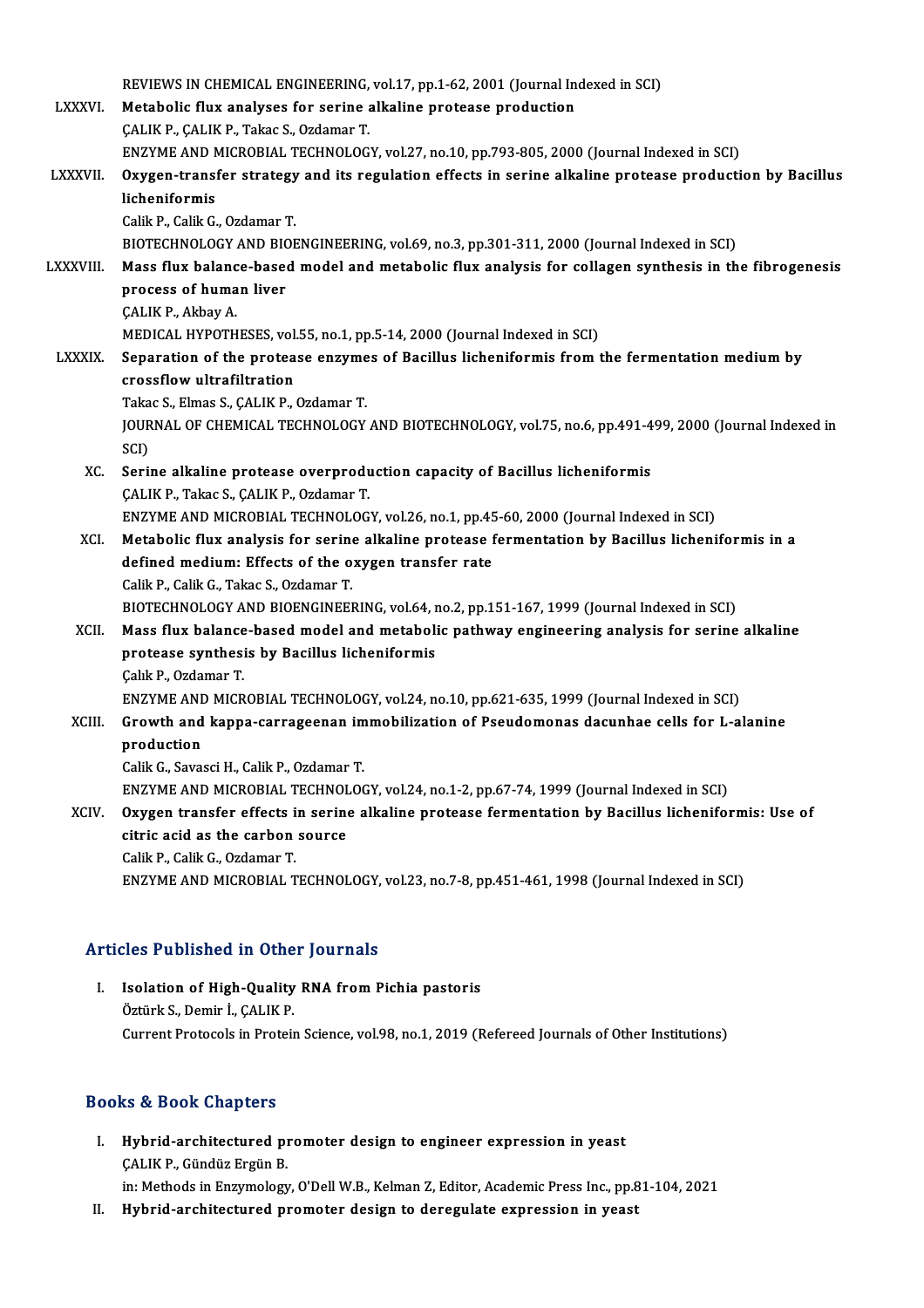ÇALIKP.,GündüzErgünB.

in: Methods in Enzymology, O'Dell W.B., Kelman Z, Editor, Academic Press Inc., pp.105-125, 2021

III. Established and Upcoming Yeast Expression Systems. in: Methods in Enzymology, O'Dell W.B., Kelman Z, Editor, Academic<br>Established and Upcoming Yeast Expression Systems.<br>Ergün B. G. , Hüccetoğulları D., Öztürk S., ÇELİK AKDUR E., ÇALIK P.<br>in: Besembinant Protein Production in: Recombinant Protein Production in Yeast, Brigitte Gasser and Diethard Mattanovich, Editor, Springer Nature<br>Switzerland, pp.1-74, 2019 Ergün B. G. , Hüccetoğulları<br>in: Recombinant Protein Pre<br>Switzerland, pp.1-74, 2019

# switzerland, pp.1-74, 2019<br>Refereed Congress / Symposium Publications in Proceedings

- efereed Congress / Symposiu<br>I. Rekombinant Protein Üretimi<br>CALIV P I. Rekombinant Protein Üretimi<br>CALIK P. Rekombinant Protein Üretimi<br>ÇALIK P.<br>TAGEM GIDA ARAŞTIRMALARIPROGRAM DEĞERLENDİRME TOPLANTISI, Antalya, Turkey, 20 - 24 February 2017<br>The Effect of Cell Cuele Synghronization en Pessembinant Protein Production by Pishia pe CALIK P.<br>TAGEM GIDA ARAŞTIRMALARIPROGRAM DEĞERLENDİRME TOPLANTISI, Antalya, Turkey, 20 - 24 February<br>II. The Effect of Cell Cycle Synchronization on Recombinant Protein Production by Pichia pastoris<br>Hijaatožulları D. C
- TAGEM GIDA ARAŞTIRMAL<br>The Effect of Cell Cycle<br>Hüccetoğulları D., ÇALIK P.<br>Pishia 2016 Conforence 2 II. The Effect of Cell Cycle Synchronization on Recombinant Protein Production by Pichia pastoris<br>Hüccetoğulları D., ÇALIK P.<br>Pichia 2016 Conference, 3 April - 06 June 2016

- III. Effect of oxygen transfer conditions on recombinant protein production by Pichia pastoris under Pichia 2016 Conference, 3 April - 06 June 2016<br>Effect of oxygen transfer conditions on recombinant p<br>glyceraldehyde 3 phosphate dehydrogenase promoter<br>CÜNES H. CALIK P Effect of oxygen<br>glyceraldehyde 3<br>GÜNEŞ H., ÇALIK P.<br>Pishia 2016 Conform glyceraldehyde 3 phosphate dehydrop<br>GÜNEŞ H., ÇALIK P.<br>Pichia 2016 Conference, 3 - 06 April 2016<br>Fffest of slusese fruspese mixed food: GÜNEŞ H., ÇALIK P.<br>Pichia 2016 Conference, 3 - 06 April 2016<br>IV. Effect of glucose frucrose mixed feeding on human growth hormone production under GAP<br>promotor by Pichia pastoris
- Pichia 2016 Conference, 3 06 A<br>Effect of glucose frucrose mi<br>promoter by Pichia pastoris<br>Duygu Y, Hoyba B, CALIK P Effect of glucose frucrose<br>promoter by Pichia pasto<br>Duygu Y., Hoxha B., ÇALIK P.<br>Pichia 2016 Conference 2. promoter by Pichia pastoris<br>Duygu Y., Hoxha B., ÇALIK P.<br>Pichia 2016 Conference, 3 - 06 April 2016<br>Extragallular Microbial Pro transslute Duygu Y., Hoxha B., ÇALIK P.<br>Pichia 2016 Conference, 3 - 06 April 2016<br>V. Extracellular Microbial Pro transglutaminase Production by Recombinant Pichia pastoris<br>Cündüz Engün B. CALIK B
- Pichia 2016 Conference, 3<br>**Extracellular Microbial**<br>Gündüz Ergün B., ÇALIK P.<br>Pishia 2016 Conference, 3. Extracellular Microbial Pro transgluta<br>Gündüz Ergün B., ÇALIK P.<br>Pichia 2016 Conference, 3 - 06 April 2016<br>Challenges in Bichia pastaris promote
	- Pichia 2016 Conference, 3 06 April 2016
- Gündüz Ergün B., ÇALIK P.<br>Pichia 2016 Conference, 3 06 April 2016<br>VI. Challenges in Pichia pastoris promoters for recombinant protein production AOX1 promoter versus<br>GAP promoter Challenges in Pichia pastoris promoters for recombi:<br>GAP promoter<br>ÇALIK P., GÜNEŞ H., KESKİN A., Ata Ö., BOY E., Özdamar H. T.<br>Pichia 2016 Conference 2 - 06 April 2016

GAP promoter<br>ÇALIK P., GÜNEŞ H., KESKİN A., Ata Ö., BOY<br>Pichia 2016 Conference, 3 - 06 April 2016<br>Effecte of experential fooding strateg

# CALIK P., GÜNEŞ H., KESKİN A., Ata Ö., BOY E., Özdamar H. T.<br>Pichia 2016 Conference, 3 - 06 April 2016<br>VII. Effects of exponential feeding strategy on benzaldehyde lyase production by recombinant<br>Escharishia sali Pichia 2016 Conference, 3 - 06 April 2016<br>Effects of exponential feeding strateg<br>Escherichia coli<br>Taspinar H., CALIK P. Effects of exponent<br>Escherichia coli<br>Taspinar H., ÇALIK P.<br>14th International Bi

Escherichia coli<br>Taspinar H., ÇALIK P.<br>14th International Biotechnology Symposium and Exhibition (IBS-2008), Rimini, Italy, 14 - 18 September 2010,<br>vol.150. Taspina<br>14th Int<br>vol.150<br>Extrace 14th International Biotechnology Symposium and Exhibition (IBS-2008)<br>vol.150<br>VIII. Extracellular benzaldehyde lyase production by Pichia pastoris<br>Purplement A. Colik P

vol.150<br><mark>Extracellular benzald</mark>e<br>Buyuksungur A., Calik P.<br>13th Euroneen Congress Extracellular benzaldehyde lyase production by Pichia pastoris<br>Buyuksungur A., Calik P.<br>13th European Congress on Biotechnology (ECB 13), Barcelona, Spain, 16 - 19 September 2007, vol.131<br>Eed hatch eneration for hangeldehy

- 
- Buyuksungur A., Calik P.<br>13th European Congress on Biotechnology (ECB 13), Barcelona, Spain, 16 19 September 2007, vol.<br>13. Fed-batch operation for benzaldehyde lyase production by recombinant Escherichia coli<br>1 event H. 13th European Congress on Biotec<br>Fed-batch operation for benza<br>Levent H., Buyuksungur A., Calik P.<br>12th European Congress on Biotec Fed-batch operation for benzaldehyde lyase production by recombinant Escherichia coli<br>Levent H., Buyuksungur A., Calik P.<br>13th European Congress on Biotechnology (ECB 13), Barcelona, Spain, 16 - 19 September 2007, vol.131<br>

# Levent H., Buyuksungur A., Calik P.<br>13th European Congress on Biotechnology (ECB 13), Barcelona, Spain, 16 - 19 September 2007, vol.131<br>X. Expression and structural characterization of recombinant human erythropoietin from 13th Euro<br>**Expressi**<br>pastoris<br>Colik E. Co Expression and structural characteriz<br>pastoris<br>Celik E., Calik P., Halloran S. M. , Oliver S. G.<br>12th European Congress on Bistechnology pastoris<br>Celik E., Calik P., Halloran S. M. , Oliver S. G.<br>13th European Congress on Biotechnology (ECB 13), Barcelona, Spain, 16 - 19 September 2007, vol.131

# Celik E., Calik P., Halloran S. M. , Oliver S. G.<br>13th European Congress on Biotechnology (ECB 13), Barcelona, Spain, 16 - 19 September 2007, vol.131<br>XI. Effect of fed batch operation on intracellular reaction network of b 13th European<br><mark>Effect of fed b</mark><br>licheniformis<br>Calik P. Hari N Effect of fed l<br>licheniformis<br>Calik P., Ileri N.<br>12th Euronean licheniformis<br>Calik P., Ileri N.<br>13th European Congress on Biotechnology (ECB 13), Barcelona, Spain, 16 - 19 September 2007, vol.131

XII. Metabolic engineering design of an extracellular hGH synthesis system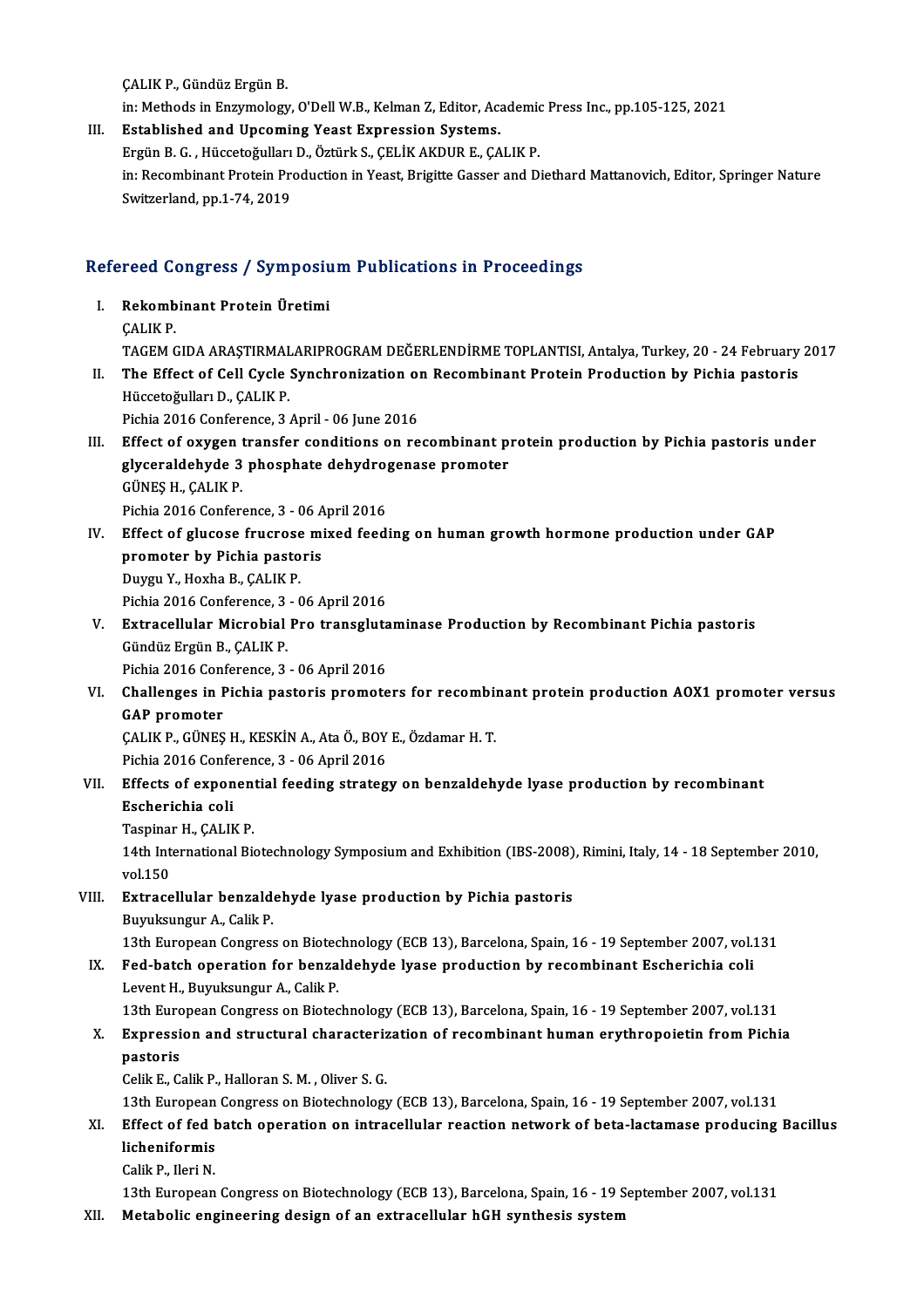Senturk B., Calik P., Calik G., Ozdamar T.

12th European Congress on Biotechnology (ECB 12), Copenhagen, Denmark, 21 - 24 August 2005, vol.118 Senturk B., Calik P., Calik G., Ozdamar T.<br>12th European Congress on Biotechnology (ECB 12), Copenhagen, Denmark, 21 - 24 Aug<br>XIII. pH influences metabolite profiling of beta-lactamse producing B-licheniformis<br>Ilori N. Cal 12th European Congress<br>pH influences metabol<br>Ileri N., Calik P., Sengul A.<br>12th European Congress

Ileri N., Calik P., Sengul A.<br>12th European Congress on Biotechnology (ECB 12), Copenhagen, Denmark, 21 - 24 August 2005, vol.118

Ileri N., Calik P., Sengul A.<br>12th European Congress on Biotechnology (ECB 12), Copenhagen, Denmark, 21 - 24 August 2005, vol.1<br>XIV. Recombinant microorganism development for extracellular benzaldehyde lyase production<br>Kay Kaya H., Calik P., Ozdamar T.<br>12th European Congress on Biotechnology (ECB 12), Copenhagen, Denmark, 21 - 24 August 2005, vol.118 Recombinant microorganism development for extracellular benzaldehyde lyase production<br>Kaya H., Calik P., Ozdamar T.<br>12th European Congress on Biotechnology (ECB 12), Copenhagen, Denmark, 21 - 24 August 2005, vol.118<br>Metabo

XV. Metabolic engineering of L-phenylalanine pathway in Bacillus subtilis Demirci Y., Calik P., Calik G., Ozdamar T. Metabolic engineering of L-phenylalanine pathway in Bacillus subtilis<br>Demirci Y., Calik P., Calik G., Ozdamar T.<br>12th European Congress on Biotechnology (ECB 12), Copenhagen, Denmark, 21 - 24 August 2005, vol.118<br>Carbon se

XVI. Carbon sources create fingerprint fermentation characteristics 12th European Congress on<br>Carbon sources create fi<br>Calik P., Calik G., Ozdamar T.<br>12th European Congress on Carbon sources create fingerprint fermentation characteristics<br>Calik P., Calik G., Ozdamar T.<br>12th European Congress on Biotechnology (ECB 12), Copenhagen, Denmark, 21 - 24 August 2005, vol.118<br>Ouveen transfor regulates be Calik P., Calik G., Ozdamar T.<br>12th European Congress on Biotechnology (ECB 12), Copenhagen, Denmark<br>XVII. Oxygen transfer regulates benzaldehyde lyase production in E-coli<br>Colik P.

# 12th Eu<br>Oxyger<br>Calik P.<br>12th Eu Oxygen transfer regulates benzaldehyde lyase production in E-coli<br>Calik P.<br>12th European Congress on Biotechnology (ECB 12), Copenhagen, Denmark, 21 - 24 August 2005, vol.118<br>Creasflow ultrafiltration of Bosillus lisbonifo

XVI I. Crossflowultrafiltration of Bacil us licheniformis fermentationmediumto separate protease 12th Euro<br>Crossflov<br>enzymes<br>Telres 5 E Crossflow ultrafiltration of Bacillus licheniformis fermentation medium to separate protease<br>enzymes<br>Takac S., Elmas S., ÇALIK P., Ozdamar T.

9th European Congress on Biotechnology (ECB9), Brussels, Belgium, 11 - 15 July 1999, vol.4, pp.171-179

XIX. Pretreatment processes of molasses for the utilization in fermentation processes ÇALIK P., Berk M., Boyaci F., ÇALIK P., Takac S., Ozdamer T. Pretreatment processes of molasses for the utilization in fermentation processes<br>CALIK P., Berk M., Boyaci F., CALIK P., Takac S., Ozdamer T.<br>9th European Congress on Biotechnology (ECB9), Brussels, Belgium, 11 - 15 July 1

XX. Protease secretion capacity and perforce analysis of recombinant Bacillus species<br>Calik P., Kalender N., Ozdamar T. 9th European Congress on Biote<br>Protease secretion capacity<br>Calik P., Kalender N., Ozdamar T.<br>Conference of the Microbial Phys Protease secretion capacity and perforce analysis of recombinant Bacillus species<br>Calik P., Kalender N., Ozdamar T.<br>Conference of the Microbial Physiology Section of the European-Federation-of-Biotechnology, SEMMERING,<br>Aus

Calik P., Kalender N., Ozdamar T.<br>Conference of the Microbial Physiology Se<br>Austria, 5 - 08 October 2000, pp.383-392<br>Metabelia network analysis for buma Conference of the Microbial Physiology Section of the European-Federation-of-Biotechnology, SEMMERING,<br>Austria, 5 - 08 October 2000, pp.383-392<br>XXI. Metabolic network analysis for human therapeutic protein productions: Eff

# Austria, 5 - 08 Octob<br>Metabolic networ<br>Calik P., Ozdamar T.<br>Conference of the N Metabolic network analysis for human therapeutic protein productions: Effects of the P/O rationalistically P., Ozdamar T.<br>Conference of the Microbial Physiology Section of the European-Federation-of-Biotechnology, SEMMERIN

Calik P., Ozdamar T.<br>Conference of the Microbial Physiology Section of the European-Federation-of-Biotechnology, SEMMERING,<br>Austria, 5 - 08 October 2000, pp.277-288

## Supported Projects

ÇALIK P., DAYANKAÇ İ., Project Supported by Higher Education Institutions, EFFECTS OF METABOLIC ENGINEERING OF ETHANOL UTILIZATION PATHWAY IN Pichia pastoris ON RECOMBINANT PROTEIN PRODUCTION AND TRANSCRIPTION LEVELS IN CENTRAL METABOLISM, 2020 - Continues ETHANOL UTILIZATION PATHWAY IN Pichia pastoris ON RECOMBINANT PROTEIN PRODUCTION AND TRA<br>LEVELS IN CENTRAL METABOLISM, 2020 - Continues<br>Çalık P., TUBITAK Project, Pichia pastoris ALKOL DEHİDROJENAZ-1 PROMOTORUNUN GELİŞTİRİ

LEVELS IN CENTRAL METABOLISM, 2020 - Continues<br>Çalık P., TUBITAK Project, Pichia pastoris ALKOL DEHİDROJENAZ-1 PROMOTORUNUN GELİŞTİR<br>TASARLANMIŞ PROMOTOR İLE TERAPÖTİK PROTEİN ÜRETİMİNİN ARTIRILMASI, 2017 - 2020<br>CALIK P. W Çalık P., TUBITAK Project, Pichia pastoris ALKOL DEHİDROJENAZ-1 PROMOTORUNUN GELİŞTİRİLMESİ VE<br>TASARLANMIŞ PROMOTOR İLE TERAPÖTİK PROTEİN ÜRETİMİNİN ARTIRILMASI, 2017 - 2020<br>ÇALIK P., WEHBE AL MASRI O., Project Supported b

TASARLANMIŞ PROMOTOR İLE TERAPÖTİK PROTEİN ÜRETİMİNİN A<br>ÇALIK P., WEHBE AL MASRI O., Project Supported by Higher Educat<br>PEPTİDLERİN METABOLİK MÜHENDİSLİĞİ TASARIMI, 2018 - 2019<br>CALIK P. EBSOV O. Project Supported by Higher ÇALIK P., WEHBE AL MASRI O., Project Supported by Higher Education Institutions, TEDAVİ KULLANIMI İÇİN<br>PEPTİDLERİN METABOLİK MÜHENDİSLİĞİ TASARIMI, 2018 - 2019<br>ÇALIK P., ERSOY O., Project Supported by Higher Education Inst

PEPTİDLERİN METABOLİK MÜHENDİSLİĞİ TASARIMI, 2018 - 2019<br>ÇALIK P., ERSOY O., Project Supported by Higher Education Institutions, REKOMBİNANT ESCHERİCHİA COLİ İLE<br>GRANÜLOSİT KOLONİ STİMÜLAN FAKTÖR TÜREVLERİ ÜRETİMİ, 2018 - ÇALIK P., ERSOY O., Project Supported by Higher Education Institutions, REKOMBİNANT ESCHERİCHİA COLİ İLE<br>GRANÜLOSİT KOLONİ STİMÜLAN FAKTÖR TÜREVLERİ ÜRETİMİ, 2018 - 2019<br>ÇALIK P., ÖZTÜRK S., Project Supported by Higher Edu

GRANÜLOSİT KOLONİ STİMÜLAN FAKTÖR TÜREVLERİ ÜRETİMİ, 2018 - 2019<br>ÇALIK P., ÖZTÜRK S., Project Supported by Higher Education Institutions, BACİLLUS SUBTİLUS HÜCRE İÇİ TEPKİN<br>AĞININ REKOMBİNANT İNSAN BÜYÜME HORMONU ÜRETİMİ İ AĞININ REKOMBİNANT İNSAN BÜYÜME HORMONU ÜRETİMİ İÇİN GEN EKSPRESYON SEVİYELERİ İLE BİRLİKTE<br>MODELLENMESİ, 2018 - 2019 AĞININ REKOMBİNANT İNSAN BÜYÜME HORMONU ÜRETİMİ İÇİN GEN EKSPRESYON SEVİYELERİ İLE BİRLİKT<br>MODELLENMESİ, 2018 - 2019<br>ÇALIK P., KESKİN A., Project Supported by Higher Education Institutions, REKOMBİNANT PROTEİN ÜRETİMİNİ<br>AR

MODELLENMESİ, 2018 - 2019<br>ÇALIK P., KESKİN A., Project Supported by Higher Education Institutions, REKOMBİNANT PROTEİN ÜRETİMİNİ<br>ARTIRMAK İÇİN METALİK AKILARIN YÖNLENDİRİLMESİ İÇİN METABOLİZMA MÜHENDİSLİĞİ TASARIMI, 2018 -ÇALIK P., KESKİN A., Project Supported by Higher Education Institutions, REKOMBİNANT PROTEİN ÜRETİMİNİ<br>ARTIRMAK İÇİN METALİK AKILARIN YÖNLENDİRİLMESİ İÇİN METABOLİZMA MÜHENDİSLİĞİ TASARIMI, 2018 - 2019<br>ÇALIK P., DEMİR İ.,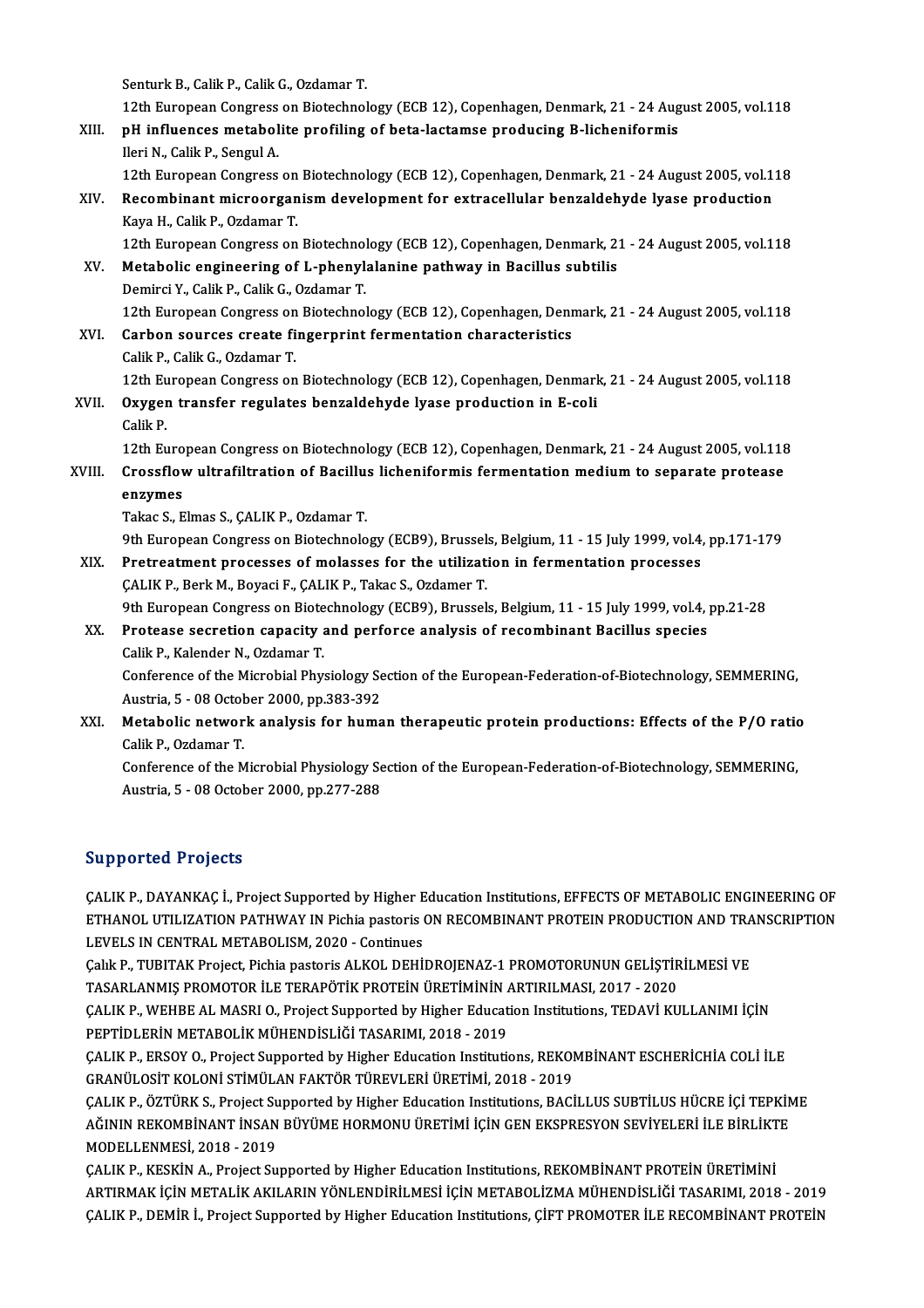İRETİMİ İÇİN HYBRİD YARI KESİKLİ ÜRETİM STRATEJİSİ GELİŞTİRİLMESİ, 2018 - 2019

ÇALIKP.,ÖZTÜRKS.,ProjectSupported byHigher EducationInstitutions,Bacilus subtilis ile 43PROMOTÖRÜ(P43) İRETİMİ İÇİN HYBRİD YARI KESİKLİ ÜRETİM STRATEJİSİ GELİŞTİRİLMESİ, 2018 - 2019<br>ÇALIK P., ÖZTÜRK S., Project Supported by Higher Education Institutions, Bacillus subtilis ile 43 PROM<br>KONTROLÜ ALTINDA HÜCREDIŞI REKOMBİNANT İ ÇALIK P., ÖZTÜRK S., Project Supported by Higher Education Institutions, Bacillus subtilis ile 43 PROMOTÖRÜ (P43)<br>KONTROLÜ ALTINDA HÜCREDIŞI REKOMBİNANT İNSAN BÜYÜME HORMONU ÜRETİMİ, 2018 - 2019<br>Çalık P., TUBITAK Project,

KONTROLÜ ALTINDA HÜCREDIŞI REKOMBİNANT İNSAN BÜYÜME<br>Çalık P., TUBITAK Project, Metabolik mühendislik ve reaksiyon mü<br>üretimi için yeni biyoteknolojik proses geliştirilmesi, 2015 - 2018<br>CALIK P. Project Supported by Higher Çalık P., TUBITAK Project, Metabolik mühendislik ve reaksiyon mühendisliği prensipleriyle insan büyüme hormonu<br>üretimi için yeni biyoteknolojik proses geliştirilmesi, 2015 - 2018<br>ÇALIK P., Project Supported by Higher Educa

üretimi için yeni biyoteknolojik proses geliştirilmesi, 2015 - 2018<br>ÇALIK P., Project Supported by Higher Education Institutions, P.FURİOSUS ?-AMİLAZININ MODİFİYE B<br>PROMOTER KULLANILARAK B.LİCHENİFORMİS İLE YÜKSEK MİKTARDA ÇALIK P., Project Supported by Higher Education Institutions, P.FURİOSUS ?-AMİLAZININ MODİFİYE BAKTERİYEL<br>PROMOTER KULLANILARAK B.LİCHENİFORMİS İLE YÜKSEK MİKTARDA EKSPRESYONU, 2017 - 2017<br>ÇALIK P., Project Supported by Hi

PROMOTER KULLANILARAK B.LİCHENİFORMİS İLE YÜKSEK MİKTARDA EKSPRESYONU, 2017 - 2017<br>ÇALIK P., Project Supported by Higher Education Institutions, REKOMBİNANT PROTEİN ÜRETİMİNİ ARTIRMAK İÇİN<br>METALİK AKILARIN YÖNLENDİRİLMESİ ÇALIK P., Project Supported by Higher Education Institutions, REKOMBİNANT PROTEİN ÜRETİMİNİ ARTIRMAK İÇ<br>METALİK AKILARIN YÖNLENDİRİLMESİ İÇİN METABOLİZMA MÜHENDİSLİĞİ TASARIMI, 2017 - 2017<br>ÇALIK P., Project Supported by Hi

METALİK AKILARIN YÖNLENDİRİLMESİ İÇİN METABOLİZMA MÜHENDİSLİĞİ TASARIMI, 2017 - 2017<br>ÇALIK P., Project Supported by Higher Education Institutions, ÇİFT PROMOTER ALTINDA REKOMBİNANT İNS<br>BÜYÜME HORMONU ÜRETİMİ İÇİN PİCHİA PA ÇALIK P., Project Supported by Higher Education Institutions, ÇİFT PROMOTER ALTINDA REKOMBİNANT İNSAN<br>BÜYÜME HORMONU ÜRETİMİ İÇİN PİCHİA PASTORİS'İN METABOLİK MÜHENDİSLİK TASARIMI, 2017 - 2017<br>ÇALIK P., Project Supported b

BÜYÜME HORMONU ÜRETİMİ İÇİN PİCHİA PASTORİS'İN METABOLİK MÜHENDİSLİK TASARIMI, 2017 - 2017<br>ÇALIK P., Project Supported by Higher Education Institutions, PİCHİA PASTORİS İLE MODİFİYE GAP PROMOTÖEÜNÜN<br>KONTROLÜ ALTINDA İNSAN ÇALIK P., Project Supported by Higher Education Institutions, PİCHİA PASTORİS İLE MODİFİYE GAP PROMOTÖEÜ!<br>KONTROLÜ ALTINDA İNSAN BÜYÜME HORMONU, 2017 - 2017<br>ÇALIK P., Project Supported by Higher Education Institutions, SİG

KONTROLÜ ALTINDA İNSAN BÜYÜME HORMONU, 2017 - 2017<br>ÇALIK P., Project Supported by Higher Education Institutions, SİGNAL DİZİNLERİN VE<br>PASTORİS İLE HÜCRE DIŞI REKOMBİNANT PROTEİN ÜRETİMİNE ETKİSİ, 2017 - 2017<br>CALIK P. Proje ÇALIK P., Project Supported by Higher Education Institutions, SİGNAL DİZİNLERİN VE PROMOTERLARIN PİCHİA<br>PASTORİS İLE HÜCRE DIŞI REKOMBİNANT PROTEİN ÜRETİMİNE ETKİSİ, 2017 - 2017<br>ÇALIK P., Project Supported by Higher Educat

PASTORİS İLE HÜCRE DIŞI REKOMBİNANT PROTEİN ÜRETİMİ<br>ÇALIK P., Project Supported by Higher Education Institutions, l<br>HÜCRE İÇİN TEPKİME AĞININ MODİFİKASYONU, 2017 - 2017<br>CALIK P. Project Supported bu Higher Education Instit ÇALIK P., Project Supported by Higher Education Institutions, REKOMBİNANT PROTEİN ÜRETİMİNİ İÇİN P. PASTORLI İ<br>HÜCRE İÇİN TEPKİME AĞININ MODİFİKASYONU, 2017 - 2017<br>ÇALIK P., Project Supported by Higher Education Institutio

HÜCRE İÇİN TEPKİME AĞININ MODİFİKASYONU, 2017 - 2017<br>ÇALIK P., Project Supported by Higher Education Institutions, PİCHİA PASTORİS İLE REKOMBİNANT BÜYÜME<br>HORMONUNUN ÖZGÜN BİR PROMOTOR KULLANILARAK ÜRETİMİ. 2017 - 2017 ÇALIK P., Project Supported by Higher Education Institutions, PİCHİA PASTORİS İLE REKOMBİNANT BÜYÜME<br>HORMONUNUN ÖZGÜN BİR PROMOTOR KULLANILARAK ÜRETİMİ, 2017 - 2017<br>ÇALIK P., Project Supported by Higher Education Instituti

HORMONUNUN ÖZGÜN BİR PROMOTOR KULLANILARAK ÜRETİMİ, 2017 - 2017<br>ÇALIK P., Project Supported by Higher Education Institutions, GAP PROMOTER TASARIMI VE TASARLANAN GAP<br>PROMOTERİ ALTINDA PİCHİA PASTORİS İLE REKOMBİNANT PROTEİ CALIK P., Pro<br>PROMOTERI<br>2017 - 2017<br>CALIK B., Pro PROMOTERİ ALTINDA PİCHİA PASTORİS İLE REKOMBİNANT PROTEİN ÜRETİMİ İÇİN BİYOPROSES GELİŞTİRİLMESİ,<br>2017 - 2017<br>ÇALIK P., Project Supported by Higher Education Institutions, REKOMBİNANT ESCHERİCHİA COLİ İLE GRANÜLOSİT<br>KOLONİ

2017 - 2017<br>ÇALIK P., Project Supported by Higher Education Ins<br>KOLONİ STİMÜLAN FAKTÖR ÜRETİMİ, 2017 - 2017<br>CALIK B. CÜNDÜZ ERCÜN B. Project Supported bu I ÇALIK P., Project Supported by Higher Education Institutions, REKOMBİNANT ESCHERİCHİA COLİ İLE GRAN<br>KOLONİ STİMÜLAN FAKTÖR ÜRETİMİ, 2017 - 2017<br>ÇALIK P., GÜNDÜZ ERGÜN B., Project Supported by Higher Education Institutions,

KOLONİ STİMÜLAN FAKTÖR ÜRETİMİ, 2017 - 2017<br>ÇALIK P., GÜNDÜZ ERGÜN B., Project Supported by Higher Education Institutions, Pichia pastoris ile Al<br>DEHİDROJENAZ 1 PROMOTOR KONTROLU ALTINDA REKOMBİNANT PROTEİN ÜRETİMİ, 2017 -ÇALIK P., GÜNDÜZ ERGÜN B., Project Supported by Higher Education Institutions, Pichia pastoris ile ALKOL<br>DEHİDROJENAZ 1 PROMOTOR KONTROLU ALTINDA REKOMBİNANT PROTEİN ÜRETİMİ, 2017 - 2017<br>ÇALIK P., Project Supported by High

DEHİDROJENAZ 1 PROMOTOR KONTROLU ALTINDA REKOMBİNANT PROTEİN ÜRETİMİ, 2017 - 2017<br>ÇALIK P., Project Supported by Higher Education Institutions, BACİLLUS SUBTİLUS HÜCRE İÇİ TEPKİME .<br>REKOMBİNANT İNSAN BÜYÜME HORMONU ÜRETİMİ CALIK P., Project Supported by Higher Education Institutions, BACİLLUS SUBTİLUS HÜCRE İÇİ TEPKİME AĞININ REKOMBİNANT İNSAN BÜYÜME HORMONU ÜRETİMİ İÇİN GEN EKSPRESYON SEVİYELERİ İLE BİRLİKTE<br>MODELLENMESİ, 2017 - 2017<br>ÇALIK P., Project Supported by Higher Education Institutions, PROMOTOR MÜHENDİSLİĞİ İLE PİCHİA PASTORİS ALKOL<br>D

MODELLENMESİ, 2017 - 2017<br>ÇALIK P., Project Supported by Higher Education Institutions, PROMOTOR MÜHENDİSLİĞİ İLI<br>DEHİDROJENAZ I PROMOTORUNUN EKSPRESYONETKİNLİĞİNİN ARTIRILMASI, 2017 - 2017<br>CALIK P. AKÇAN B. CULEAZ EMEÇEN ÇALIK P., Project Supported by Higher Education Institutions, PROMOTOR MÜHENDİSLİĞİ İLE PİCHİA PASTORİS ALK<br>DEHİDROJENAZ I PROMOTORUNUN EKSPRESYONETKİNLİĞİNİN ARTIRILMASI, 2017 - 2017<br>ÇALIK P., AKCAN B., ÇULFAZ EMECEN P. Z

DEHİDROJENAZ I PROMOTORUNUN EKSPRESYONETKİNLİĞİNİN ARTIRILMASI, 2017<br>ÇALIK P., AKCAN B., ÇULFAZ EMECEN P. Z. , Project Supported by Higher Education In<br>Büyüme Hormonunun Ultrafiltrasyon ile Üretim Ortamından Ayırılması, 20 ÇALIK P., AKCAN B., ÇULFAZ EMECEN P. Z. , Project Supported by Higher Education Institutions, Rekombinant İnsan<br>Büyüme Hormonunun Ultrafiltrasyon ile Üretim Ortamından Ayırılması, 2016 - 2017<br>ÇALIK P., MASSAHI A., Project

Büyüme Hormonunun Ultrafiltrasyon ile Üretim Ortamından Ayırılması, 2016 -<br>ÇALIK P., MASSAHI A., Project Supported by Higher Education Institutions, Pich<br>Hormon Üretimine Signal Peptit Dizinlerin Etkisinin Araştırılması, 2 Hormon Üretimine Signal Peptit Dizinlerin Etkisinin Araştırılması, 2015 - 2016

ÇALIK P., Project Supported by Higher Education Institutions, FEN BİLİMLERİ ENSTİTÜSÜ/LİSANSÜSTÜ TEZ PROJESİ,<br>2014 - 2016 ÇALIK P., Project Supported by Higher Education Institutions, FEN BİLİMLERİ ENSTİTÜSÜ/LİSANSÜSTÜ TEZ PROJESİ,<br>2014 - 2016<br>ÇALIK P., Project Supported by Higher Education Institutions, FEN BİLİMLERİ ENSTİTÜSÜ/LİSANSÜSTÜ TEZ

2014 - 2016<br>ÇALIK P., Pro<br>2014 - 2016<br>CALIK B., Pro ÇALIK P., Project Supported by Higher Education Institutions, FEN BİLİMLERİ ENSTİTÜSÜ/LİSANSÜSTÜ TEZ PROJESİ,<br>2014 - 2016<br>ÇALIK P., Project Supported by Higher Education Institutions, FEN BİLİMLERİ ENSTİTÜSÜ/LİSANSÜSTÜ TEZ

2014 - 2016<br>ÇALIK P., Pro<br>2014 - 2016<br>CALIK B., Pro ÇALIK P., Project Supported by Higher Education Institutions, FEN BİLİMLERİ ENSTİTÜSÜ/LİSANSÜSTÜ TEZ PROJESİ,<br>2014 - 2016<br>ÇALIK P., Project Supported by Higher Education Institutions, FEN BİLİMLERİ ENSTİTÜSÜ/LİSANSÜSTÜ TEZ

2014 - 2016<br>ÇALIK P., Pro<br>2014 - 2016<br>CALIK B., Pro ÇALIK P., Project Supported by Higher Education Institutions, FEN BİLİMLERİ ENSTİTÜSÜ/LİSANSÜSTÜ TEZ PROJESİ,<br>2014 - 2016<br>ÇALIK P., Project Supported by Higher Education Institutions, FEN BİLİMLERİ ENSTİTÜSÜ/LİSANSÜSTÜ TEZ

2014 - 2016<br>ÇALIK P., Project Supported by Higher Education Institutions, FEN BİLİMLERİ ENSTİTÜSÜ/LİSANSÜSTÜ TEZ PROJESİ,<br>2014 - 2016 ÇALIK P., Project Supported by Higher Education Institutions, FEN BİLİMLERİ ENSTİTÜSÜ/LİSANSÜSTÜ TEZ PROJESİ,<br>2014 - 2016<br>ÇALIK P., Project Supported by Higher Education Institutions, FEN BİLİMLERİ ENSTİTÜSÜ/LİSANSÜSTÜ TEZ

2014 - 2016<br>ÇALIK P., Pro<br>2014 - 2016<br>CALIK B., Pro ÇALIK P., Project Supported by Higher Education Institutions, FEN BİLİMLERİ ENSTİTÜSÜ/LİSANSÜSTÜ TEZ PROJESİ,<br>2014 - 2016<br>ÇALIK P., Project Supported by Higher Education Institutions, FEN BİLİMLERİ ENSTİTÜSÜ/LİSANSÜSTÜ TEZ

2014 - 2016<br>ÇALIK P., Pro<br>2014 - 2016<br>CALIK B., Pro ÇALIK P., Project Supported by Higher Education Institutions, FEN BİLİMLERİ ENSTİTÜSÜ/LİSANSÜSTÜ TEZ PROJESİ,<br>2014 - 2016<br>ÇALIK P., Project Supported by Higher Education Institutions, FEN BİLİMLERİ ENSTİTÜSÜ/LİSANSÜSTÜ TEZ

2014 - 2016<br>ÇALIK P., Project Supported by Higher Education Institutions, FEN BİLİMLERİ ENSTİTÜSÜ/LİSANSÜSTÜ TEZ PROJESİ,<br>2014 - 2016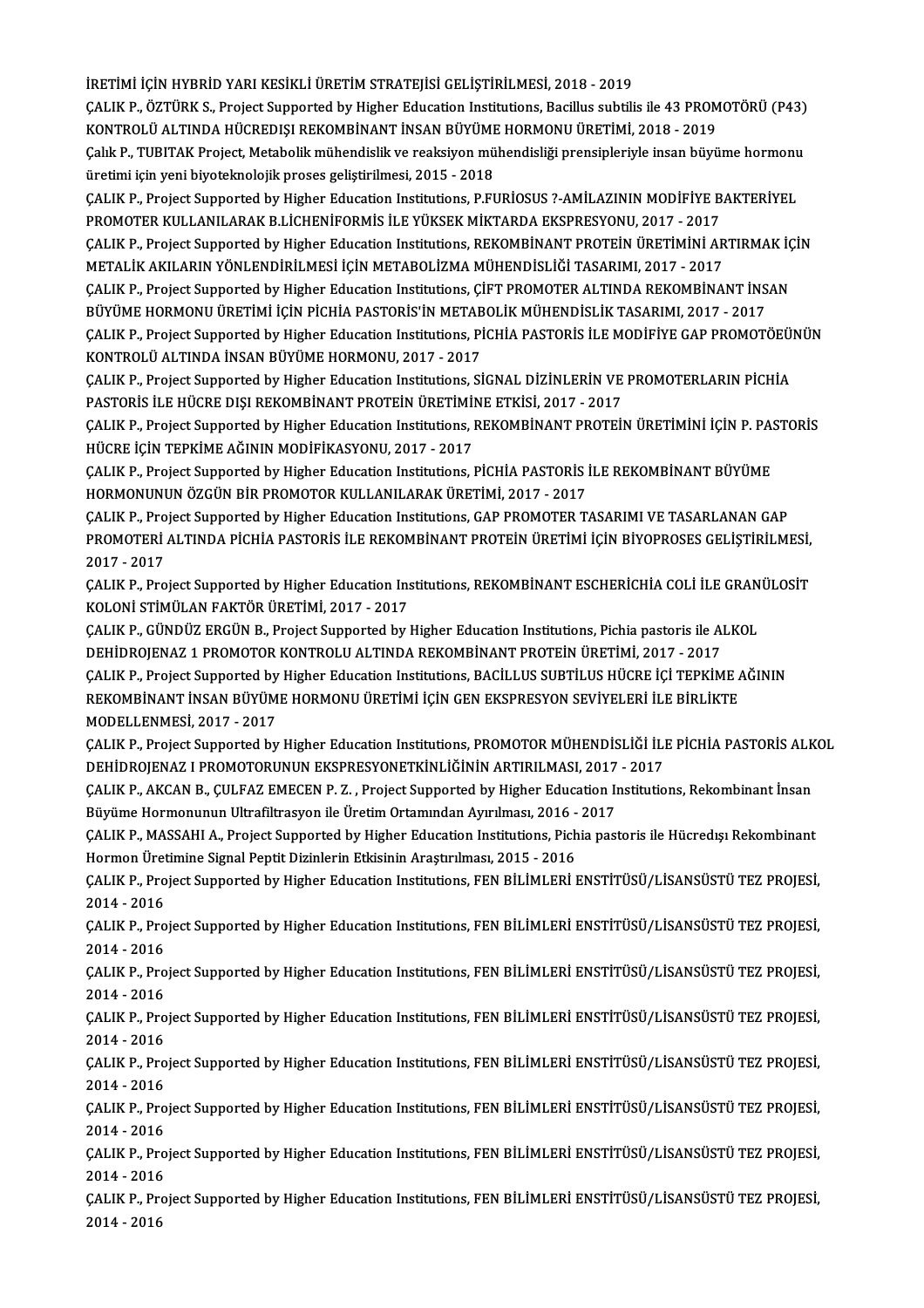ÇALIK P., Project Supported by Higher Education Institutions, FEN BİLİMLERİ ENSTİTÜSÜ/LİSANSÜSTÜ TEZ PROJESİ,<br>2014 - 2016 CALIK P., Pro<br>2014 - 2016<br>CALIK B., Pro ÇALIK P., Project Supported by Higher Education Institutions, FEN BİLİMLERİ ENSTİTÜSÜ/LİSANSÜSTÜ TEZ PROJESİ,<br>2014 - 2016<br>ÇALIK P., Project Supported by Higher Education Institutions, FEN BİLİMLERİ ENSTİTÜSÜ/LİSANSÜSTÜ TEZ 2014 - 2016<br>ÇALIK P., Project Supported by Higher Education Institutions, FEN BİLİMLERİ ENSTİTÜSÜ/LİSANSÜSTÜ TEZ PROJESİ,<br>2014 - 2016 ÇALIK P., Project Supported by Higher Education Institutions, FEN BİLİMLERİ ENSTİTÜSÜ/LİSANSÜSTÜ TEZ PROJESİ,<br>2014 - 2016<br>ÇALIK P., Project Supported by Higher Education Institutions, FEN BİLİMLERİ ENSTİTÜSÜ/LİSANSÜSTÜ TEZ 2014 - 2016<br>ÇALIK P., Pro<br>2014 - 2016<br>CALIK B., Pro ÇALIK P., Project Supported by Higher Education Institutions, FEN BİLİMLERİ ENSTİTÜSÜ/LİSANSÜSTÜ TEZ PROJESİ,<br>2014 - 2016<br>ÇALIK P., Project Supported by Higher Education Institutions, FEN BİLİMLERİ ENSTİTÜSÜ/LİSANSÜSTÜ TEZ 2014 - 2016<br>ÇALIK P., Pro<br>2014 - 2016<br>CALIK B., Pro ÇALIK P., Project Supported by Higher Education Institutions, FEN BİLİMLERİ ENSTİTÜSÜ/LİSANSÜSTÜ TEZ PROJESİ,<br>2014 - 2016<br>ÇALIK P., Project Supported by Higher Education Institutions, FEN BİLİMLERİ ENSTİTÜSÜ/LİSANSÜSTÜ TEZ 2014 - 2016<br>ÇALIK P., Pro<br>2014 - 2015<br>CALIK B., Pro ÇALIK P., Project Supported by Higher Education Institutions, FEN BİLİMLERİ ENSTİTÜSÜ/LİSANSÜSTÜ TEZ PROJESİ,<br>2014 - 2015<br>ÇALIK P., Project Supported by Higher Education Institutions, FEN BİLİMLERİ ENSTİTÜSÜ/LİSANSÜSTÜ TEZ 2014 - 2015<br>ÇALIK P., Project Supported by Higher Education Institutions, FEN BİLİMLERİ ENSTİTÜSÜ/LİSANSÜSTÜ TEZ PROJESİ,<br>2014 - 2015 ÇALIK P., Project Supported by Higher Education Institutions, FEN BİLİMLERİ ENSTİTÜSÜ/LİSANSÜSTÜ TEZ PROJESİ,<br>2014 - 2015<br>ÇALIK P., Project Supported by Higher Education Institutions, FEN BİLİMLERİ ENSTİTÜSÜ/LİSANSÜSTÜ TEZ 2014 - 2015<br>ÇALIK P., Pro<br>2014 - 2015<br>CALIK B., Pro ÇALIK P., Project Supported by Higher Education Institutions, FEN BİLİMLERİ ENSTİTÜSÜ/LİSANSÜSTÜ TEZ PROJESİ,<br>2014 - 2015<br>ÇALIK P., Project Supported by Higher Education Institutions, FEN BİLİMLERİ ENSTİTÜSÜ/LİSANSÜSTÜ TEZ 2014 - 2015<br>ÇALIK P., Pro<br>2014 - 2015<br>CALIK B., Pro ÇALIK P., Project Supported by Higher Education Institutions, FEN BİLİMLERİ ENSTİTÜSÜ/LİSANSÜSTÜ TEZ PROJESİ,<br>2014 - 2015<br>ÇALIK P., Project Supported by Higher Education Institutions, FEN BİLİMLERİ ENSTİTÜSÜ/LİSANSÜSTÜ TEZ 2014 - 2015<br>ÇALIK P., Pro<br>2014 - 2015<br>CALIK B., Pro ÇALIK P., Project Supported by Higher Education Institutions, FEN BİLİMLERİ ENSTİTÜSÜ/LİSANSÜSTÜ TEZ PROJESİ,<br>2014 - 2015<br>ÇALIK P., Project Supported by Higher Education Institutions, FEN BİLİMLERİ ENSTİTÜSÜ/LİSANSÜSTÜ TEZ 2014 - 2015<br>ÇALIK P., Project Supported by Higher Education Institutions, FEN BİLİMLERİ ENSTİTÜSÜ/LİSANSÜSTÜ TEZ PROJESİ,<br>2014 - 2015 ÇALIK P., Project Supported by Higher Education Institutions, FEN BİLİMLERİ ENSTİTÜSÜ/LİSANSÜSTÜ TEZ PROJESİ,<br>2014 - 2015<br>ÇALIK P., Project Supported by Higher Education Institutions, FEN BİLİMLERİ ENSTİTÜSÜ/LİSANSÜSTÜ TEZ 2014 - 2015<br>ÇALIK P., Pro<br>2014 - 2015<br>ÇALIK B., Pro ÇALIK P., Project Supported by Higher Education Institutions, FEN BİLİMLERİ ENSTİTÜSÜ/LİSANSÜSTÜ TEZ PROJESİ,<br>2014 - 2015<br>ÇALIK P., Project Supported by Higher Education Institutions, FEN BİLİMLERİ ENSTİTÜSÜ/LİSANSÜSTÜ TEZ 2014 - 2015<br>ÇALIK P., Project Supported by Higher Education Institutions, FEN BİLİMLERİ ENSTİTÜSÜ/LİSANSÜSTÜ TEZ PROJESİ,<br>2014 - 2015 ÇALIK P., Project Supported by Higher Education Institutions, FEN BİLİMLERİ ENSTİTÜSÜ/LİSANSÜSTÜ TEZ PROJESİ,<br>2014 - 2015<br>ÇALIK P., KESKİN A., Project Supported by Higher Education Institutions, FEN BİLİMLERİ ENSTİTÜSÜ/LİS 2014 - 2015<br>ÇALIK P., KESKİN A., P.<br>PROJESİ, 2014 - 2015<br>CALIK P. Broject Sunn ÇALIK P., KESKİN A., Project Supported by Higher Education Institutions, FEN BİLİMLERİ ENSTİTÜSÜ/LİSANSÜSTÜ TE<br>PROJESİ, 2014 - 2015<br>ÇALIK P., Project Supported by Higher Education Institutions, FEN BİLİMLERİ ENSTİTÜSÜ/LİSA PROJESİ, 2014 - 2015<br>ÇALIK P., Project Supported by Higher Education Institutions, FEN BİLİMLERİ ENSTİTÜSÜ/LİSANSÜSTÜ TEZ PROJESİ,<br>2014 - 2014 ÇALIK P., Project Supported by Higher Education Institutions, FEN BİLİMLERİ ENSTİTÜSÜ/LİSANSÜSTÜ TEZ PROJESİ,<br>2014 - 2014<br>ÇALIK P., Project Supported by Higher Education Institutions, FEN BİLİMLERİ ENSTİTÜSÜ/LİSANSÜSTÜ TEZ 2014 - 2014<br>ÇALIK P., Pro<br>2014 - 2014<br>CALIK B., Pro ÇALIK P., Project Supported by Higher Education Institutions, FEN BİLİMLERİ ENSTİTÜSÜ/LİSANSÜSTÜ TEZ PROJESİ,<br>2014 - 2014<br>ÇALIK P., Project Supported by Higher Education Institutions, FEN BİLİMLERİ ENSTİTÜSÜ/LİSANSÜSTÜ TEZ 2014 - 2014<br>ÇALIK P., Pro<br>2014 - 2014<br>CALIK B., Pro ÇALIK P., Project Supported by Higher Education Institutions, FEN BİLİMLERİ ENSTİTÜSÜ/LİSANSÜSTÜ TEZ PROJESİ,<br>2014 - 2014<br>ÇALIK P., Project Supported by Higher Education Institutions, FEN BİLİMLERİ ENSTİTÜSÜ/LİSANSÜSTÜ TEZ 2014 - 2014<br>ÇALIK P., Project Supported by Higher Education Institutions, FEN BİLİMLERİ ENSTİTÜSÜ/LİSANSÜSTÜ TEZ PROJESİ,<br>2014 - 2014 ÇALIK P., Project Supported by Higher Education Institutions, FEN BİLİMLERİ ENSTİTÜSÜ/LİSANSÜSTÜ TEZ PROJESİ,<br>2014 - 2014<br>ÇALIK P., Project Supported by Higher Education Institutions, FEN BİLİMLERİ ENSTİTÜSÜ/LİSANSÜSTÜ TEZ 2014 - 2014<br>ÇALIK P., Pro<br>2014 - 2014<br>CALIK B., Pro ÇALIK P., Project Supported by Higher Education Institutions, FEN BİLİMLERİ ENSTİTÜSÜ/LİSANSÜSTÜ TEZ PROJESİ,<br>2014 - 2014<br>ÇALIK P., Project Supported by Higher Education Institutions, FEN BİLİMLERİ ENSTİTÜSÜ/LİSANSÜSTÜ TEZ 2014 - 2014<br>ÇALIK P., Pro<br>2014 - 2014<br>CALIK B., Pro ÇALIK P., Project Supported by Higher Education Institutions, FEN BİLİMLERİ ENSTİTÜSÜ/LİSANSÜSTÜ TEZ PROJESİ<br>2014 - 2014<br>ÇALIK P., Project Supported by Higher Education Institutions, Pichia pastoris ile Rekombinant Hormone 2014 - 2014<br>ÇALIK P., Project Supported by Higher Education Institutions, Pichia pastoris ile Rekombinant Hormone Üretimi için<br>Strateji Geliştirilmesi, 2013 - 2014 ÇALIK P., Project Supported by Higher Education Institutions, Pichia pastoris ile Rekombinant Hormone Üretimi için<br>Strateji Geliştirilmesi, 2013 - 2014<br>ÇALIK P., RAHIMI R., Project Supported by Higher Education Institution Strateji Geliştirilmesi, 2013 - 2<br>ÇALIK P., RAHIMI R., Project S<br>MODELLEMESİ, 2013 - 2013<br>CALIK B. GÖKPUDAK B. Proj ÇALIK P., RAHIMI R., Project Supported by Higher Education Institutions, REKOMBİNANT PROTEİN ÜRETİMİ VE KİNETİK<br>MODELLEMESİ, 2013 - 2013<br>ÇALIK P., GÖKBUDAK B., Project Supported by Higher Education Institutions, METABOLİK MODELLEMESİ, 2013 - 2013<br>ÇALIK P., GÖKBUDAK B., Project Supported by Higher Education Institutions, METABOLİK M<br>İNSAN BÜYÜME HORMONU ÜRETİMİ: BESLEME STRATEJİSİ GELİŞTİRİLMESİ, 2013 - 2013<br>ÇALIK B. YAMAN S. Brajast Support ÇALIK P., GÖKBUDAK B., Project Supported by Higher Education Institutions, METABOLİK MÜHENDİSLİK B. SUE<br>İNSAN BÜYÜME HORMONU ÜRETİMİ: BESLEME STRATEJİSİ GELİŞTİRİLMESİ, 2013 - 2013<br>ÇALIK P., YAMAN S., Project Supported by İNSAN BÜYÜME HORMONU ÜRETİMİ: BESLEME STRATEJİSİ GELİŞTİRİLMESİ, 2013 - 2013<br>ÇALIK P., YAMAN S., Project Supported by Higher Education Institutions, ISIYA DAYANIKLI GLUKOZ İZOMERAZ<br>ENZİMİNİN REKOMBİNANT BACİLLUS SUBTİLİS İ ÇALIK P., YAMAN S., Project Supported by Higher Education Institutions, ISIYA DAYANIKLI GLUKOZ İZOMERAZ<br>ENZİMİNİN REKOMBİNANT BACİLLUS SUBTİLİS İLE ÜRETİMİ, 2013 - 2013<br>ÇALIK P., BOY E., Project Supported by Higher Educati ENZİMİNİN REKOMBİNANT BACİLLUS SUBTİLİS İLE ÜRETİMİ, 2013 - 2013<br>ÇALIK P., BOY E., Project Supported by Higher Education Institutions, P. PASTORİS İLE HİPERTERMOFİLİKK PROTEİN<br>EKSPRESYONUNDA KARŞILAŞILAN SORUNLARIN BELİRLE ÇALIK P., BOY E., Project Supported by Higher Education Institution Carl Extended Analysis<br>AMİLAZ ÜRETİM PROSESİNİN İYİLEŞTİRİLMESİ, 2013 - 2013<br>CALIK B. KESKİN A. Project Supported bu Hisber Education I. EKSPRESYONUNDA KARŞILAŞILAN SORUNLARIN BELİRLENMESİ VE REKOMBİNANT PYROCOCCUS FURİOUSUS ALFA -<br>AMİLAZ ÜRETİM PROSESİNIN İYİLEŞTİRİLMESİ, 2013 - 2013<br>ÇALIK P., KESKİN A., Project Supported by Higher Education Institutions, ÇALIK P., KESKİN A., Project Supported by Higher Education Institutions, PİCHİA PASTORİS VE İNSAN BÜYÜME